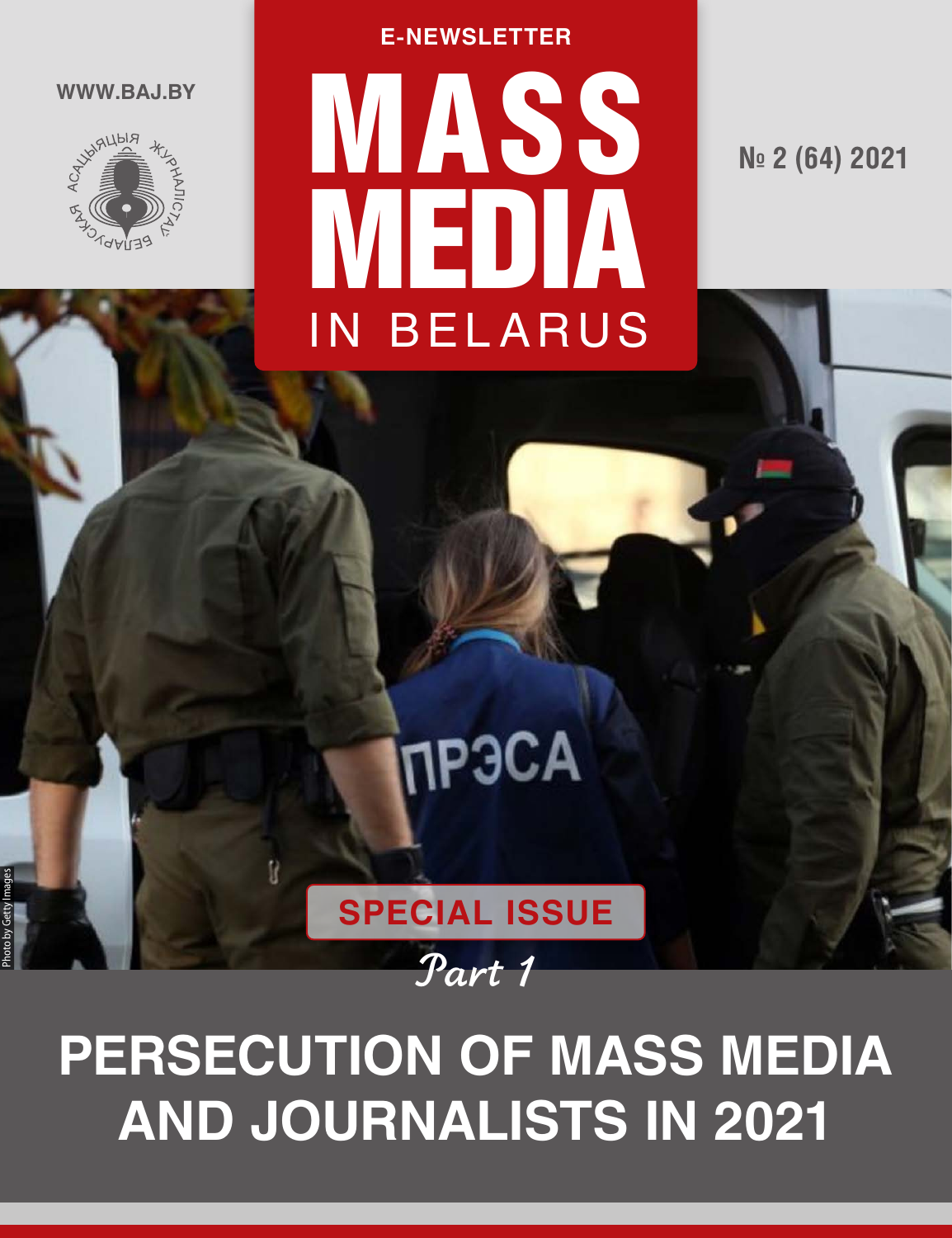





**№ 2 (64) 2021**

The situation in Belarusian mass media field has critically<br>aggravated since the time of Presidential election a year ago.

The media and journalists have faced the unprecedented wave of repression. Journalists were detained more than 500 times by the law enforcement agencies after the election day More than 130 colleagues were sentenced to different terms of arrest on administrative charges. 68 colleagues faced violence or were injured.

More than 60 media representatives are under criminal prosecution. 29 of them are in custody (as of October 03, 2021) or in places of imprisonment.

Dozens of legal entities that enabled operation of mass media organizations have been liquidated or are in the process of liquidation.

The info production of mass media, Web-sites, and bloggers is roundly recognized as extremist with the prohibition of its distribution by other subjects in the media field.

More than 140 searches and inspections were conducted in the offices of the majority of independent national and regional media organizations as well as at the apartments of their officers. They were accompanied by the seizure of technical equipment, documents, and money.

The official authorities restricted access to more than 100 sociopolitical Web-sites and online media. The majority of national and regional newspapers were forced to suspend their production in the print format. However, they continued to operate online.

The supporting media organizations suffered from persecution, too. The authorities deprived more than 270 civil society organizations of their legal status, including the Belarusian Association of Journalists and the Belarusian PEN Center, led by Noble laureate Sviatlana Aleksievich. The representatives of Press Club Belarus were subjected to criminal prosecution. The organization was also liquidated.

The pressure on mass media and their employees continues and increases.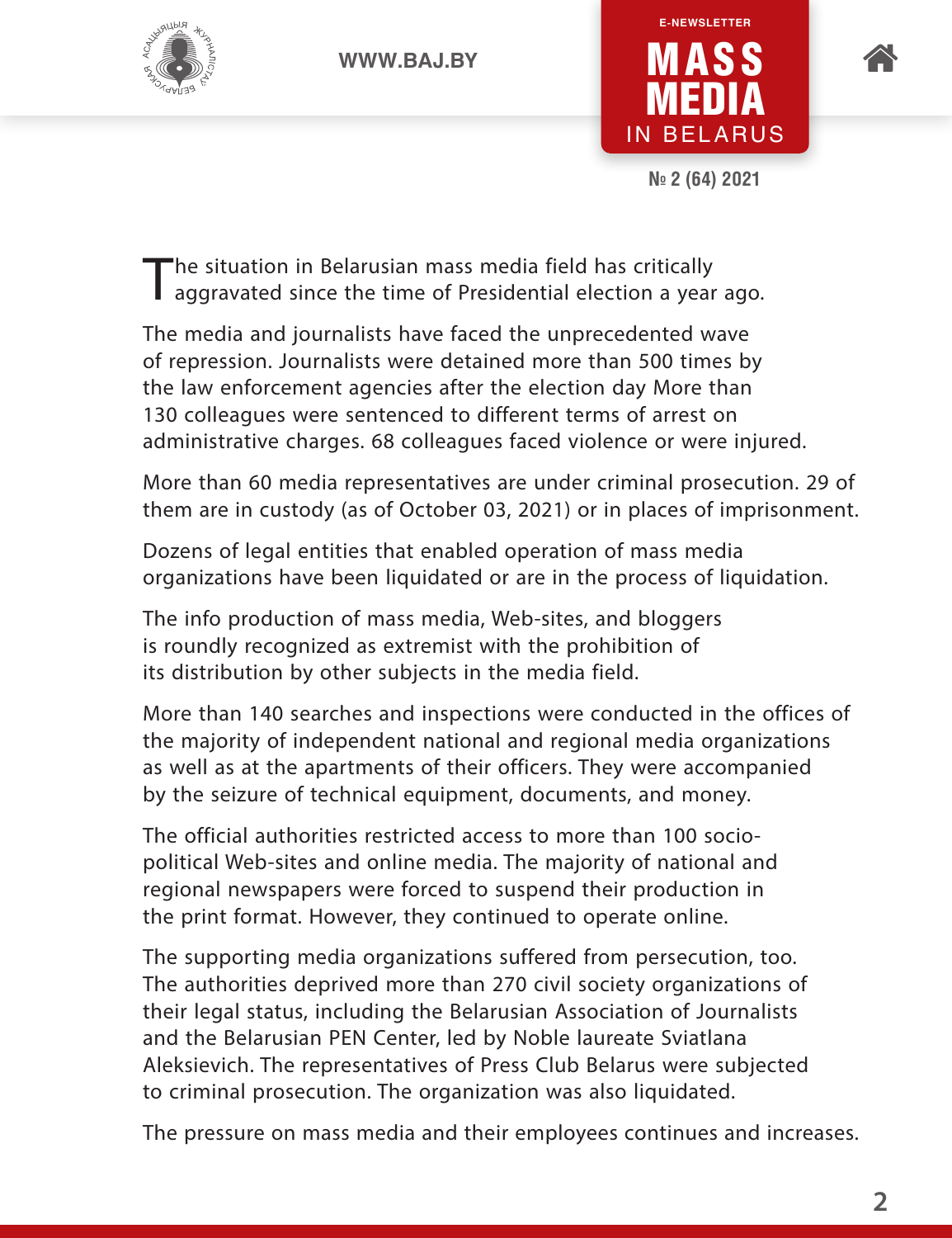







**№ 2 (64) 2021**

## **Persecution of journalists (January – September 2021)**

The trend of restricting the journalists' rights and toughening the conditions of their work started after the presidential election in August 2020. It continued in the year of 2021. Repressions against independent media workers were massive and increased particularly since July 2021. As a result of this trend, quite a few journalists couldn't continue their work in Belarus. Consequently, they had to leave the country.

The directions of pressure on journalists were as follows:

- detentions and fines for professional activity;
- aggravation of legal conditions for journalists' work;
- mass searches and detentions in connection to criminal cases;
- criminal prosecution of journalists and other media workers;
- hindering the activity of Belarusian Association of Journalists (BAJ) and other organizations that support journalists and mass media.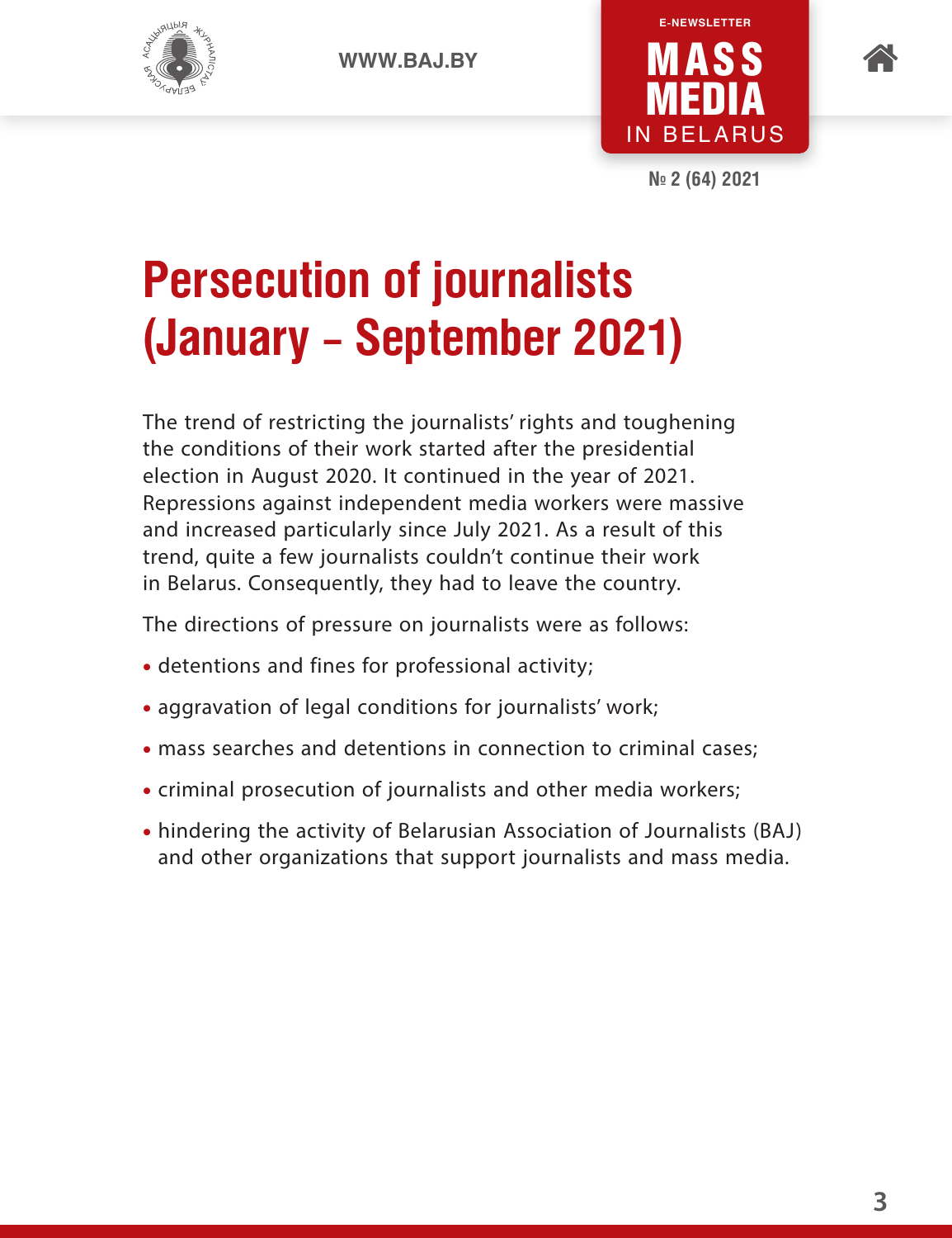





**№ 2 (64) 2021**

### **Detentions and fines in connection to professional activity**

The work of independent journalists in Belarus was accompanied by detentions, seizure of professional equipment and information carriers as well as administrative prosecution.

101 cases of detention were registered by the Belarusian Association of Journalists since the beginning of 2021 till the end of September 2021. The duly accredited foreign journalists were among the detained media workers - Nicholas Connolly (Germany) and Luzia Tschirky (Switzerland).

 $\rightarrow$  The journalists were most often fined on article 23.5 of Belarus *Code of Administrative Offenses (previously known as article 22.9 of the Code) for the alleged cooperation with foreign mass media without accreditation. This kind or prosecution was registered in 32 cases. Thus, a journalist from Mahilou Alina Skrabunova was fined 10 times, Zmitsier Lupach from Hlybokaye was fined 7 times.* 

*17 times independent reporters were brought to responsibility for their work on the ground of article 24.23 of Belarus Code of Administrative Offenses for the alleged participation in the unauthorized mass events. Thus, the authorities equalized participation in mass events with their coverage by professional journalists. As a rule, the judges issued their rulings, solely grounding them on the testimony of law enforcement agents, whose names were changed and faces hidden.* 

*Moreover, journalists were tried on the basis of articles of Belarus Code of Administrative Offenses: 24.3 (disobedience to a lawful order or demand of an official*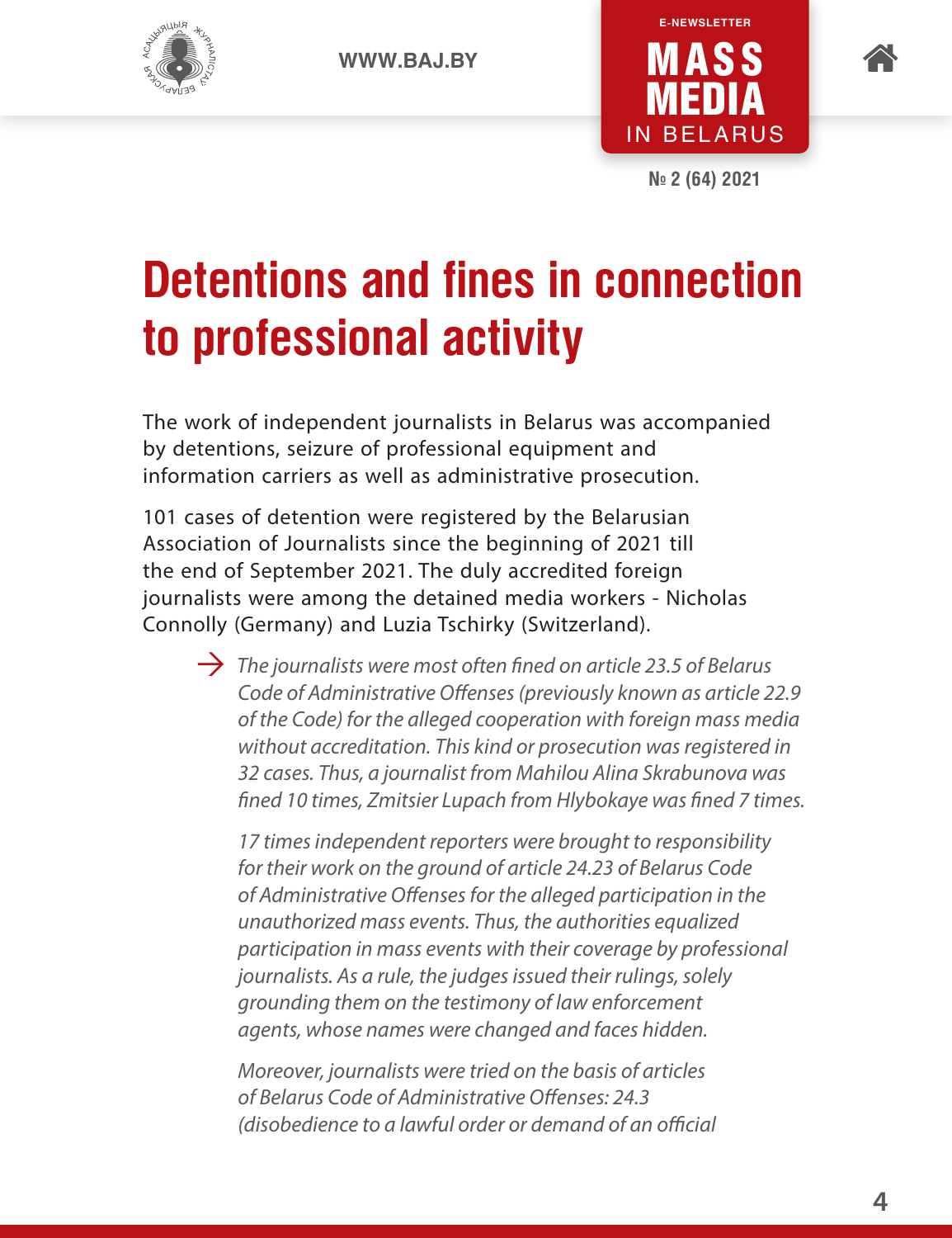





**№ 2 (64) 2021**

*in the exercise of his/her official powers), 19.1 (petty hooliganism) and 19.11 (distribution, production, storage, transportation of information products containing calls for extremist activities or promoting such activities).*

In 23 cases, the journalists were punished with different terms of administrative arrest, which they served in harsh conditions in overcrowded cameras without sufficient sleeping places and hygienic items etc.

https://baj.by/ru/analytics/represii-suprac-zhurnalistau-u-2021-godze

https://www.srf.ch/news/schweiz/srf-korrespondentin-in-belarusluzia-tschirky-maskierte-maenner-zerrten-mich-in-minibus

## **Aggravation of legal conditions for journalist work**

The interference in the journalists' work by law enforcement agencies was accompanied by the tightening of legal regulation of mass media and journalists' activities.

On April 2, 2021, there was adopted a large package of amendments to the laws, which enshrined extraordinary measures for any kind of protest activities, as a rule, referred to as 'extremist activities.' In fact, these measures had already been taken without any legal grounds. The amendments to the Law 'On Mass Media' and 'On Mass Events in the Republic of Belarus' aggravated the conditions of journalistic activities most of all.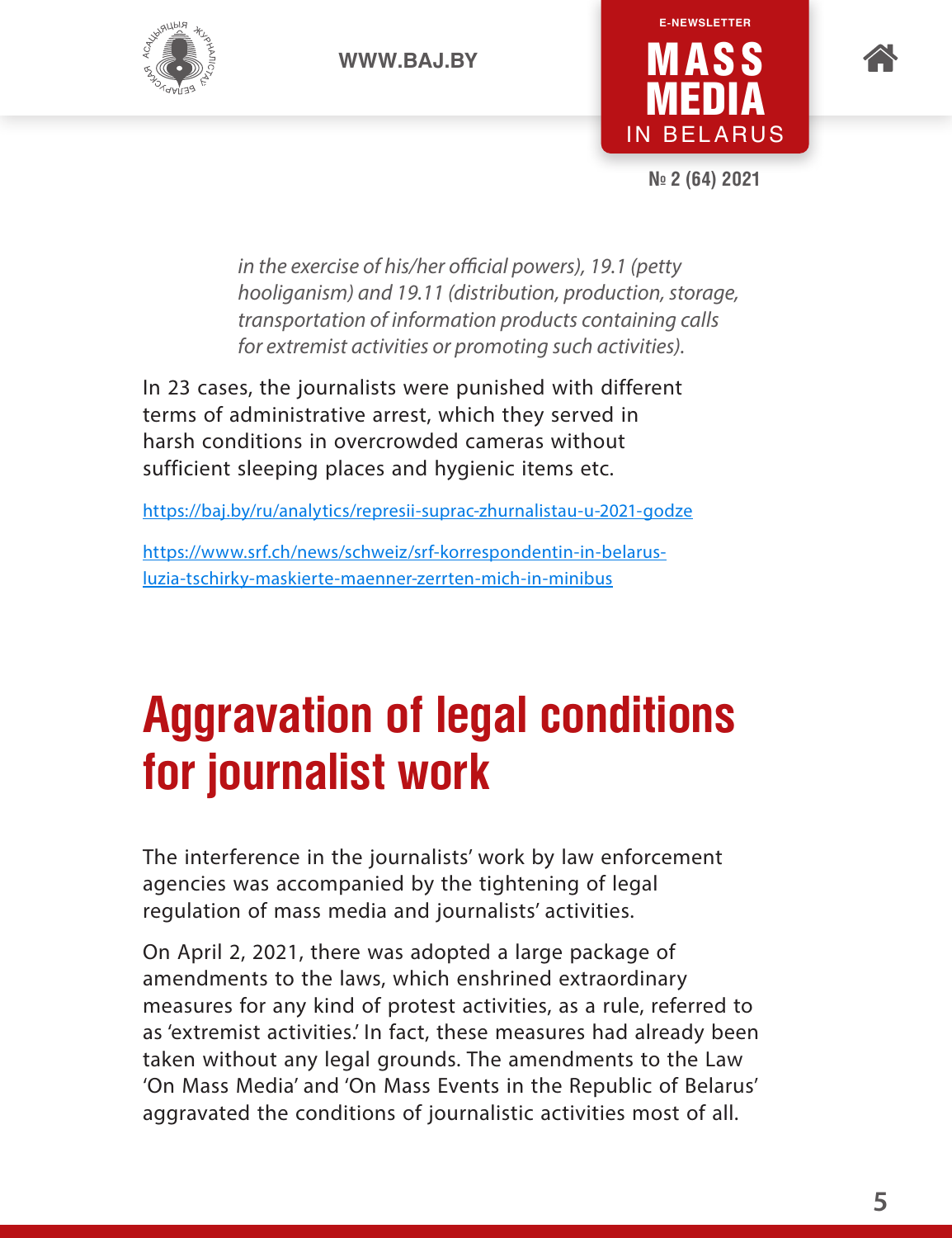





**№ 2 (64) 2021**

In particular, there was imposed a ban on the publication of the results of unofficial opinion polls concerning the sociopolitical situation, referendums and elections. Also, there was introduced a ban on coverage of public events until they were authorized by the authorities. In practice, this means the impossibility of broadcasting live from unauthorized public events and conducting street polls on political topics.

Moreover, the amendments made illegal the collection of information by journalists 'in the interests of the third party, including a legal entity, that doesn't have the status of the editorial office of some media outlet.

Thus, journalists have been deprived of the right to combine work in several media if he or she is an employee of one of them.

 $\rightarrow$  *For the first time, there were introduced grounds to the law "On Mass Media" for depriving a journalist of accreditation, such as violation of the accreditation procedure, dissemination of information that does not correspond to reality, and committing any illegal actions.*

[https://isans.org/columns/popravki-v-belaruskih-zakonah-o-smi.](https://isans.org/columns/popravki-v-belaruskih-zakonah-o-smi.html?fbclid=IwAR1RulJeFxr1ee0L0qz15QaWvrS0i2YZt1VwliSxmsrq7Ggn95B57yFmXBo) [html?fbclid=IwAR1RulJeFxr1ee0L0qz15QaWvrS0i2YZt1VwliSxmsrq7Ggn95B57yFmXBo](https://isans.org/columns/popravki-v-belaruskih-zakonah-o-smi.html?fbclid=IwAR1RulJeFxr1ee0L0qz15QaWvrS0i2YZt1VwliSxmsrq7Ggn95B57yFmXBo) 

### **Mass searches and detentions**

Since July 8, 2021, the Belarusian authorities began to carry out coordinated mass repressions against independent journalists and media. In fact, they were aimed at destroying the independent media sector.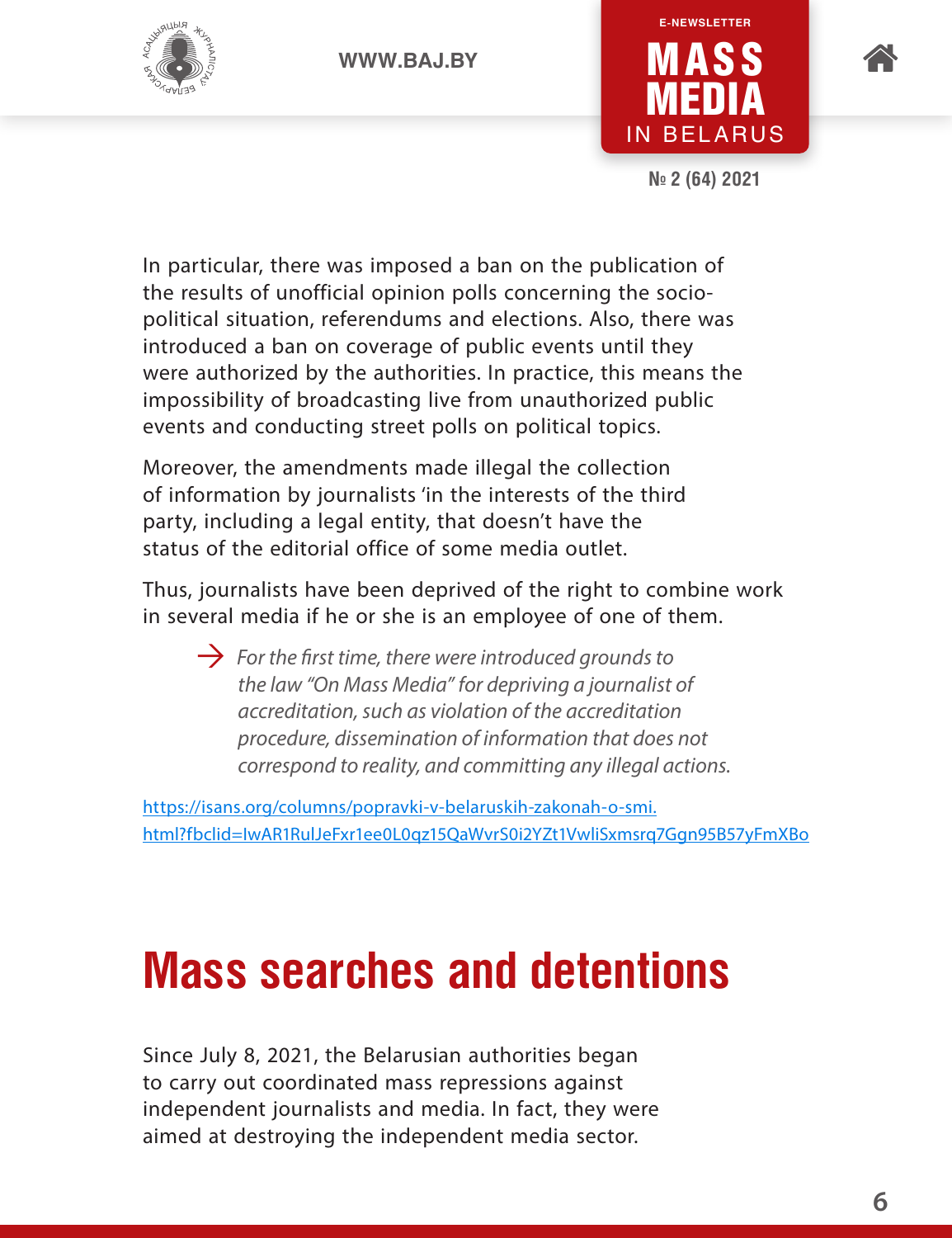



**№ 2 (64) 2021**





This activity took place within the framework of the so-called special operation to identify the participants in "destructive chats".

Kanstantsin Bychek, Deputy Head of the Investigative Department of the KGB of Belarus commented on the activity as follows:

"A large-scale

operation is being held at the present moment of time to clean up the radically minded people. Urgent investigative actions and other procedural activities are being carried out, including searches and detentions. The involvement of each participant in the implementation of criminal acts will be verified."

https://www.tvr.by/news/obshchestvo/pravookhraniteli\_belarusi\_poluchili dostup k informatsii pozvolyayushchey raskryt prestupleniya sove/

71 searches were conducted at journalists' apartments and editorial offices of independent mass media by the police and KGB representatives all over the country on July 8-9, 2021.

In most cases, they were grounded upon the need of investigation of criminal cases, in particular, on article 289 (act of terrorism) and article 342 (organization and preparation of actions that grossly violate public order, or active participation in them). Professional equipment, information carriers, and communication devices were seized during the searches. At least 14 journalists were detained and interrogated. Yahor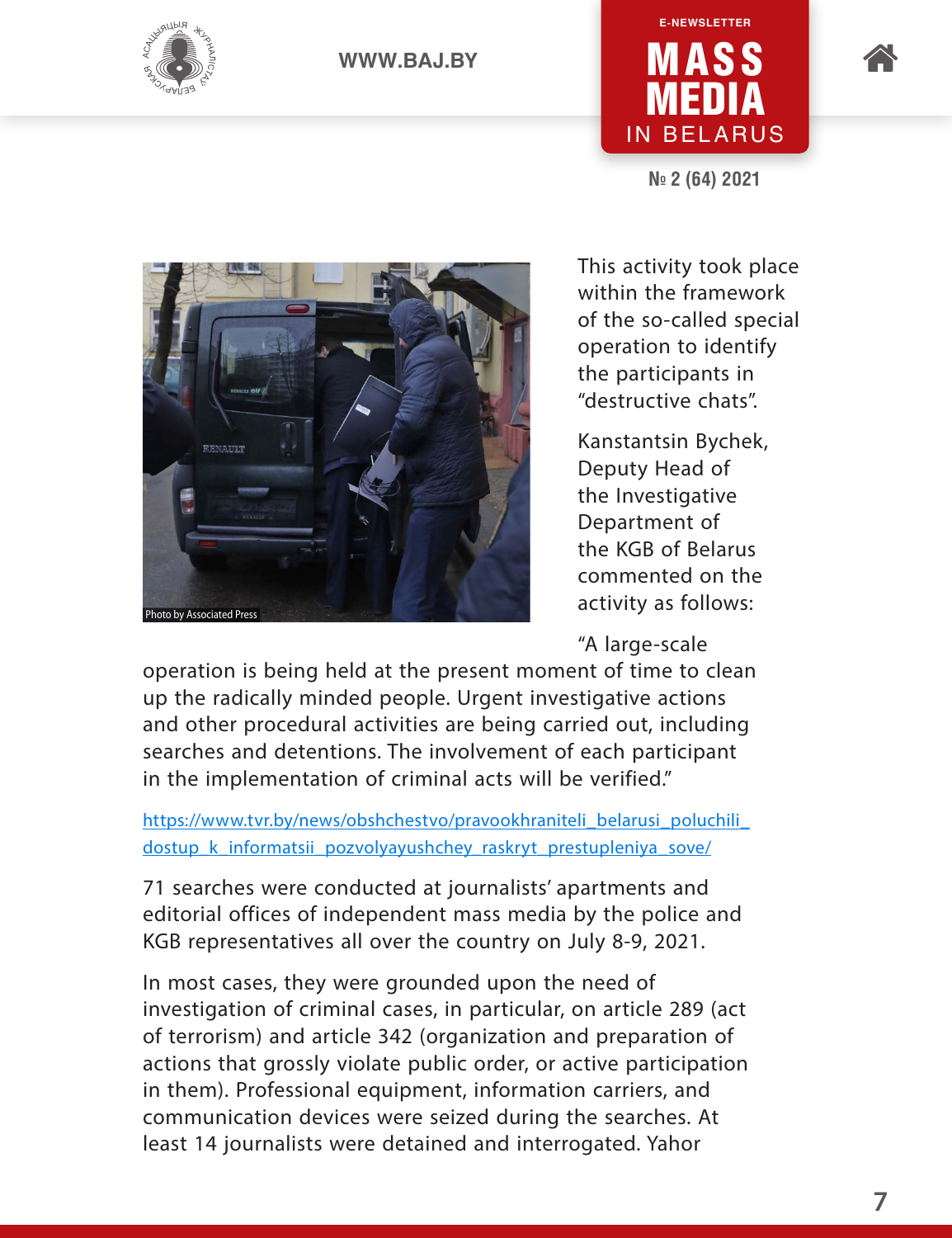





**№ 2 (64) 2021**

Martsinovich, the 'Nasha Niva' online publication's Editorin-chief was beaten cruelly and injured in the head.



The second mass attack on independent mass media took place on July 16, 2021. Searches and detentions took place in the Belsat TV studio and the office of Radio Liberty in Minsk as well as at private apartments of at least 26 independent journalists. Five journalists were detained for the term of up to ten days. A journalist of Radio Liberty Inessa Studzinskaya was on a hunger strike throughout the period of her detention.

[https://baj.by/be/content/za-poslednie-dni-obyski-proshli](https://baj.by/be/content/za-poslednie-dni-obyski-proshli-v-redakciyah-i-u-zhurnalistov-bolee-desyati-media)[v-redakciyah-i-u-zhurnalistov-bolee-desyati-media](https://baj.by/be/content/za-poslednie-dni-obyski-proshli-v-redakciyah-i-u-zhurnalistov-bolee-desyati-media)

[https://baj.by/ru/content/snova-massovaya-ataka](https://baj.by/ru/content/snova-massovaya-ataka-silovikov-na-zhurnalistov-po-vsey-strane)[silovikov-na-zhurnalistov-po-vsey-strane](https://baj.by/ru/content/snova-massovaya-ataka-silovikov-na-zhurnalistov-po-vsey-strane)

<https://baj.by/ru/content/na-svobodu-vyshli-zhurnalisty-radyyo-svaboda-i-belsata>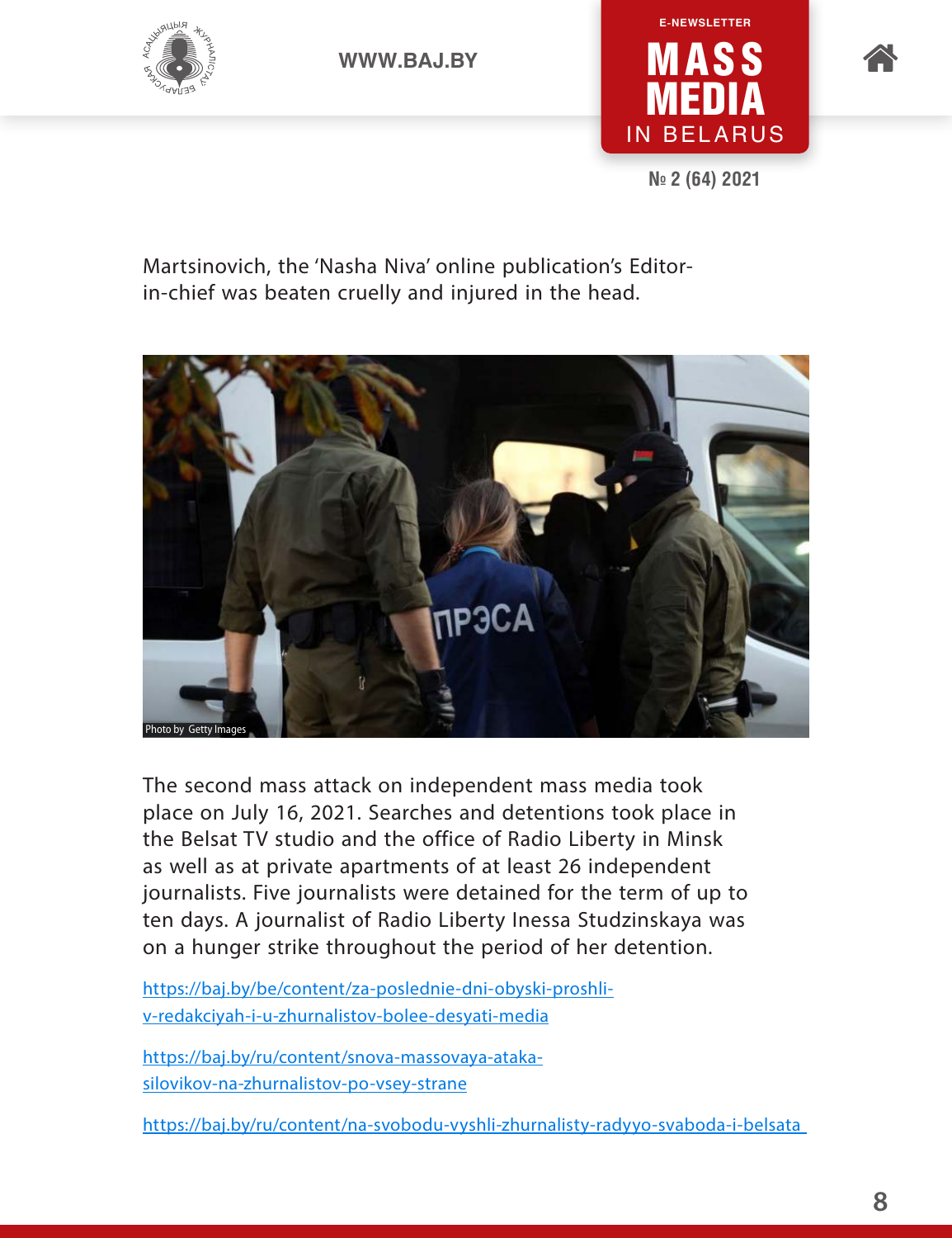





**№ 2 (64) 2021**

### **Criminal prosecution**

The unprecedented scale of criminal prosecution was among the most serious challenges faced by independent journalists in Belarus.

The criminalization of independent media workers' activity included bringing them to legal responsibility for the coverage of events in the country as well as for the alleged commission of economic crimes. As of October 3, 2021, 29 journalists and other media workers were kept in custody in connection to their criminal prosecution.

 $\rightarrow$  Since the beginning of 2021, 4 journalists have *been convicted on criminal charges.* 

A journalist of TUT.by Web-portal Katsiaryna Barysevich was sentenced to six months in jail on March 2, 2021. She was put on trial together with the doctor Artsiom Sarokin, who was fined and sentenced to the suspended term of two years in jail. Both of them were tried for the alleged disclosure of medical secrets that entailed grave consequences (article 178, part 3 of the Criminal Code).

The journalist published information about the death of a peaceful protestor Raman Bandarenka, who was beaten cruelly by people in masks and delivered to a police department in the unmarked van. The person died in hospital afterwards. The publication contradicted to the official version of his death. Katsiaryna Barysevuch was released from jail on May 18, 2021.

[https://baj.by/be/content/mingorsud-ostavil-v-sile](https://baj.by/be/content/mingorsud-ostavil-v-sile-prigovor-zhurnalistke-katerine-borisevich)[prigovor-zhurnalistke-katerine-borisevich](https://baj.by/be/content/mingorsud-ostavil-v-sile-prigovor-zhurnalistke-katerine-borisevich)

<https://baj.by/be/content/katerina-borisevich-vyshla-iz-kolonii-foto-video>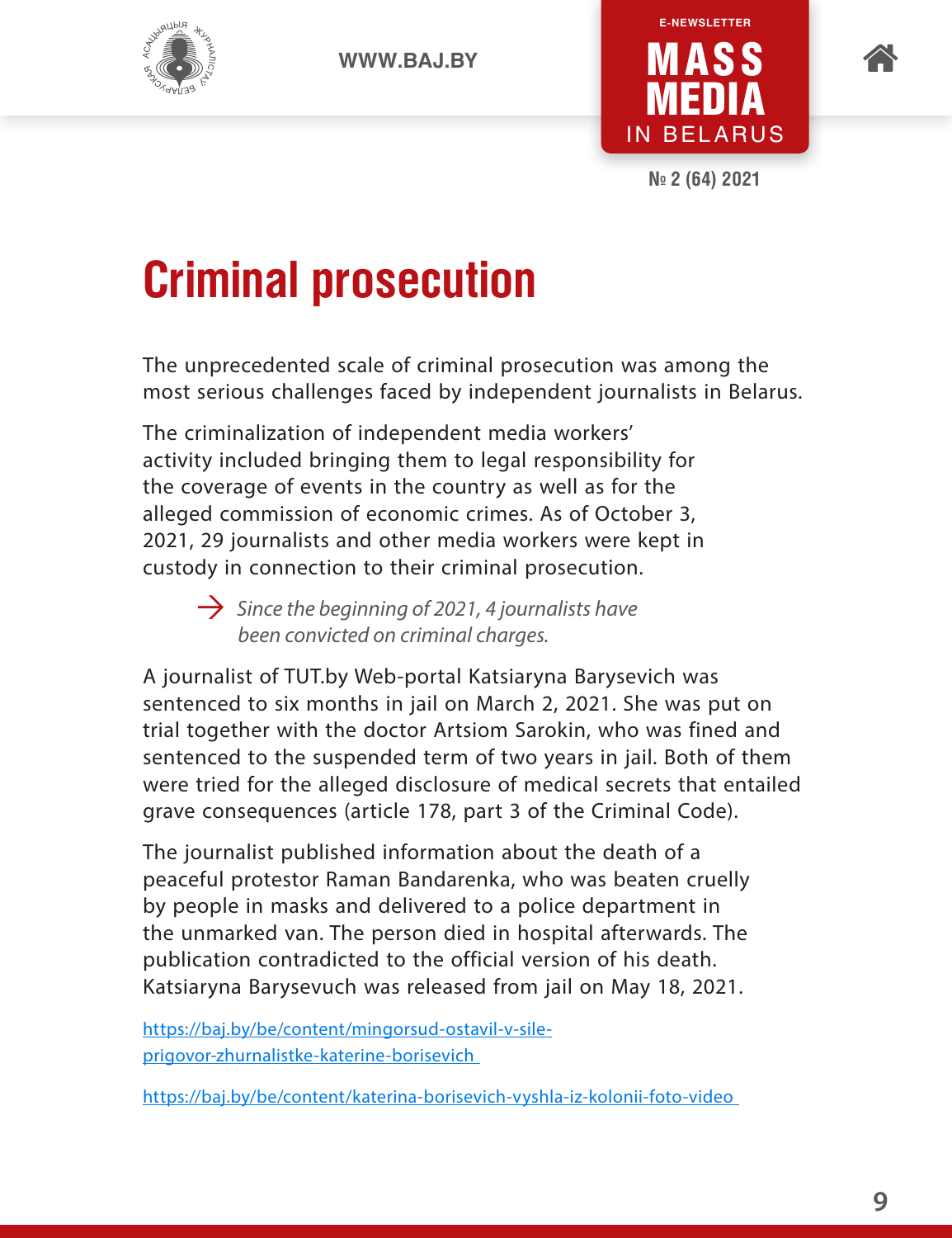



**№ 2 (64) 2021**



On February 18, 2021, two journalists of Belsat TV channel Katsiaryna Andreyeva and Darya Chultsova were sentenced to two years of imprisonment for the alleged 'arrangement of actions that grossly violated public order' (article 342, part 1 of Belarus

Criminal Code). The journalists were prosecuted for live broadcasting of brutal dispersal of peaceful demonstrators who came to pay tribute to the memory of Raman Bandarenka at the place of his death in the courtyard of a residential building on November 15, 2020. The female journalists are serving their sentences in the women's colony in Homiel.

[https://baj.by/ru/content/sud-vynes-prigovor-zhurnalistkam](https://baj.by/ru/content/sud-vynes-prigovor-zhurnalistkam-belsata-devushkam-dali-po-dva-goda-kolonii-za-strim)[belsata-devushkam-dali-po-dva-goda-kolonii-za-strim](https://baj.by/ru/content/sud-vynes-prigovor-zhurnalistkam-belsata-devushkam-dali-po-dva-goda-kolonii-za-strim)

On August 2, 2021, Ivanava District Court in Brest region sentenced Siarhei Hardziyevich, a correspondent of www.1reg.by news Website from the town of Drahichyn to 18 months of imprisonment.

The journalist was charged under three articles of the Criminal Code: article 368 (insult to the President of the Republic of Belarus), article 188 (defamation), and article 369 (insult to a government official) for the allegedly published messages in a local chat on Viber.

The court ordered Hardziyevich to pay 2,000 rubles (about 800 US dollars) to each of the two police officers who considered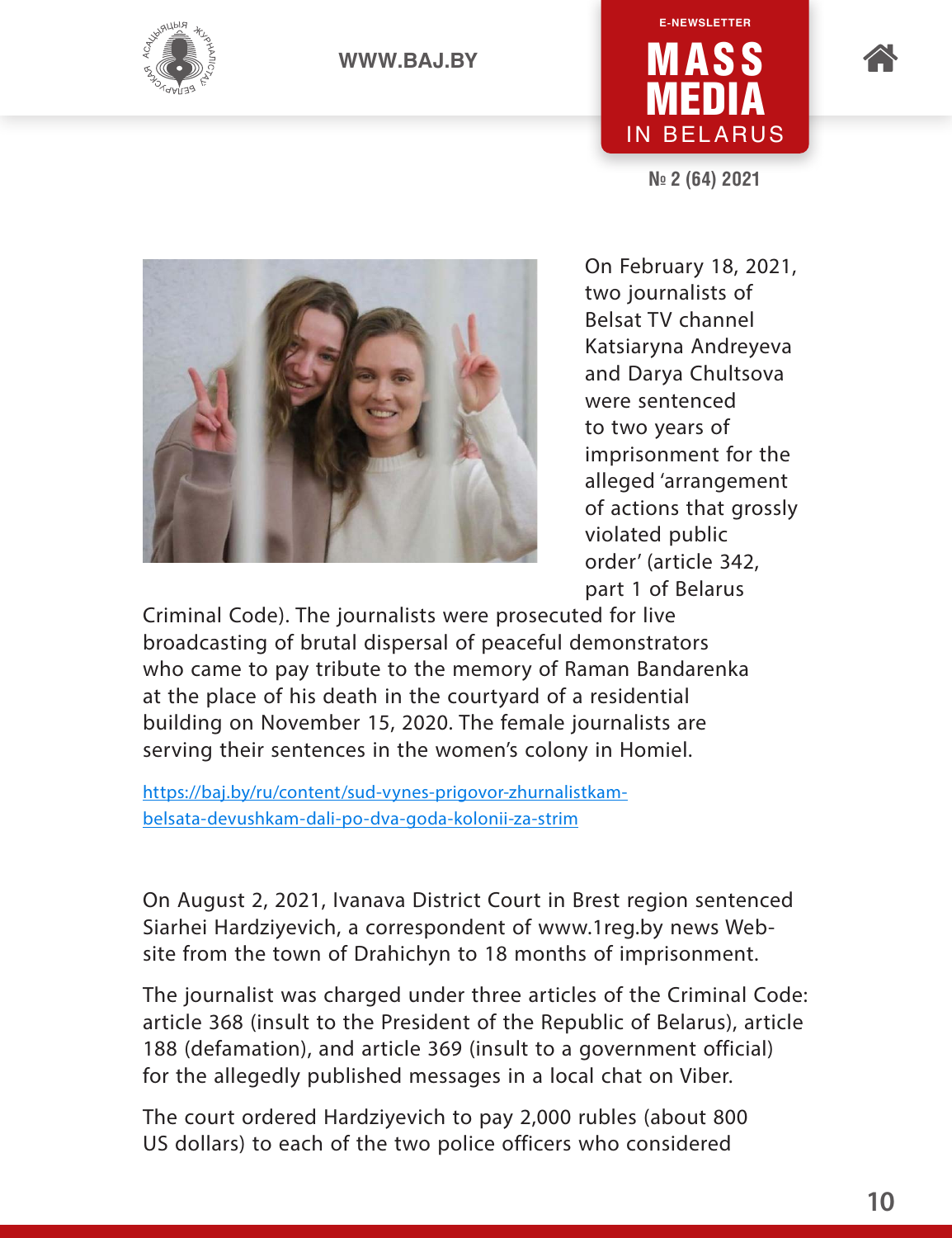





**№ 2 (64) 2021**

themselves insulted as compensation for moral damage. The journalist was taken into custody in the courtroom following the announcement of the verdict. He had spent more than 4 months under house arrest before the sitting of the court.

[https://1reg.by/2021/07/19/bt-ne-dozhdalos-prigovor-drogichinskomu](https://1reg.by/2021/07/19/bt-ne-dozhdalos-prigovor-drogichinskomu-zhurnalistu-gordievichu-ozvuchat-v-drugoy-raz/?fbclid=IwAR0HKD5pi6h1dansrva9YjOpGOKVMmYS09dC_3ZRZOhaliBdbxsEesdJyIA)[zhurnalistu-gordievichu-ozvuchat-v-drugoy-raz/?fbclid=IwAR0HKD5](https://1reg.by/2021/07/19/bt-ne-dozhdalos-prigovor-drogichinskomu-zhurnalistu-gordievichu-ozvuchat-v-drugoy-raz/?fbclid=IwAR0HKD5pi6h1dansrva9YjOpGOKVMmYS09dC_3ZRZOhaliBdbxsEesdJyIA) [pi6h1dansrva9YjOpGOKVMmYS09dC\\_3ZRZOhaliBdbxsEesdJyIA](https://1reg.by/2021/07/19/bt-ne-dozhdalos-prigovor-drogichinskomu-zhurnalistu-gordievichu-ozvuchat-v-drugoy-raz/?fbclid=IwAR0HKD5pi6h1dansrva9YjOpGOKVMmYS09dC_3ZRZOhaliBdbxsEesdJyIA) 



A blogger and the 'Radio Liberty' consultant Ihar Losik has been on trial since June 24, 2021. He was arrested more than a year ago.

The media worker is charged under two articles of the Criminal Code: article 293 (participation in mass disorders) and article 342 (arrangement and preparation of actions that grossly violate public order or active participation in them).

[https://baj.by/be/analytics/kto-takoy-igor-losik-kotorogo](https://baj.by/be/analytics/kto-takoy-igor-losik-kotorogo-zaderzhali-i-chto-za-telegram-kanal-vedet-obyasnyaem)[zaderzhali-i-chto-za-telegram-kanal-vedet-obyasnyaem](https://baj.by/be/analytics/kto-takoy-igor-losik-kotorogo-zaderzhali-i-chto-za-telegram-kanal-vedet-obyasnyaem)

https://euroradio.fm/ru/v-gomele-nachnyotsya-sudnad-tihanovskim-losikom-statkevichem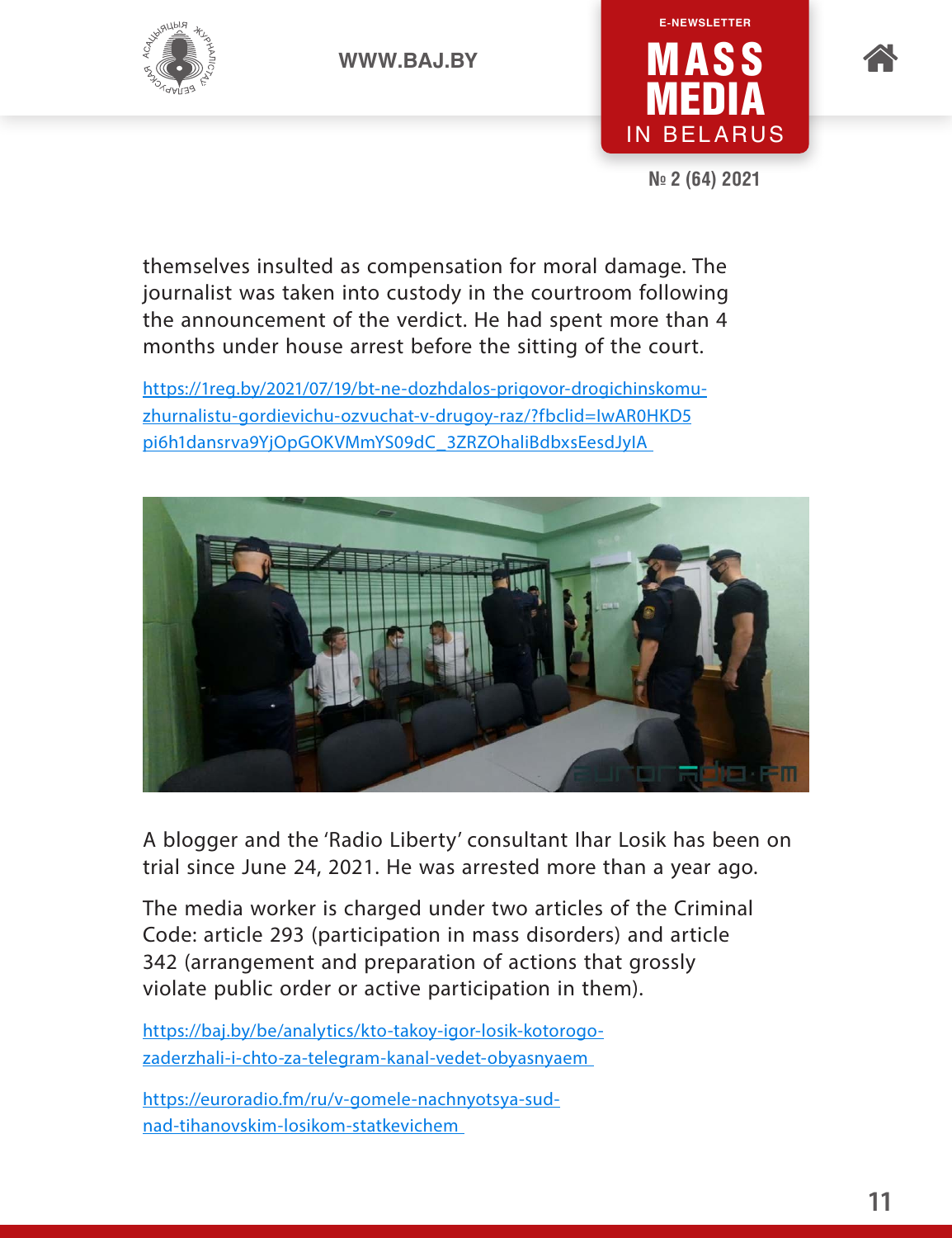



**№ 2 (64) 2021**

On December 22, 2020, the Financial Investigation Department officers arrested a number of Press Club Belarus employees: Yulia Slutskaya, the Press Club Belarus founder and Board member of the Belarusian Association of Journalists, Alla Sharko, the Press Club Belarus Program Director, Siarhei Alsheuski the Financial Director, Pyotr Slutsky, a videographer (son of Yulia Slutskaya), Siarhei Yakupau, the Director of Press Club Academy, as well as former employees of the Belarusian State TV and Radio Company Kseniya Lutskina and Dzianis Sakalouski.

It is known that the Press Club Academy arranged a hackathon of media projects, aimed at promotion of freedom of speech and that the Kseniya Lutskina's project was among the winners.

On December 31, 2020, the detainees were charged with committing a crime under article 243, part 2 of the Criminal Code (large-scale tax evasion). A Russian citizen Siarhei Yakupau was deported to Russia on the same day. Yulia Slutskaya and her colleagues spent eight months in Pre-trial Detention Center No. 1 in Minsk in extremely hard conditions.

All the accused people on the Press Club case were released after signing a petition for clemency in August 2021 with the exception of Kseniya Lutskina, who refused to sign the plea.The Prosecutor General's Office of the Republic of Belarus announced the termination of proceedings. Kseniya Lutskina, suffering from a growing tumor in the brain, remained in custody. A new criminal case was filed against her. (The essence of new charges remain unknown due to the fact that her lawyer had to sign a non-disclosure note).

[https://prokuratura.gov.by/ru/media/novosti/nadzor-za-resheniyami-po](https://prokuratura.gov.by/ru/media/novosti/nadzor-za-resheniyami-po-ugolovnym-i-grazhdanskim-delam/generalnaya-prokuratura-prekrashcheno-proizvodstvo-po-ugolovnomu-delu-v-otnoshenii-sotrudnikov-kpu-zh/)[ugolovnym-i-grazhdanskim-delam/generalnaya-prokuratura-prekrashcheno](https://prokuratura.gov.by/ru/media/novosti/nadzor-za-resheniyami-po-ugolovnym-i-grazhdanskim-delam/generalnaya-prokuratura-prekrashcheno-proizvodstvo-po-ugolovnomu-delu-v-otnoshenii-sotrudnikov-kpu-zh/)[proizvodstvo-po-ugolovnomu-delu-v-otnoshenii-sotrudnikov-kpu-zh/](https://prokuratura.gov.by/ru/media/novosti/nadzor-za-resheniyami-po-ugolovnym-i-grazhdanskim-delam/generalnaya-prokuratura-prekrashcheno-proizvodstvo-po-ugolovnomu-delu-v-otnoshenii-sotrudnikov-kpu-zh/)

<https://baj.by/ru/content/sotrudniki-press-kluba-belarus-osvobozhdeny-iz-sizo>

<https://www.svaboda.org/a/31419958.html>

<https://www.svaboda.org/a/31466692.html>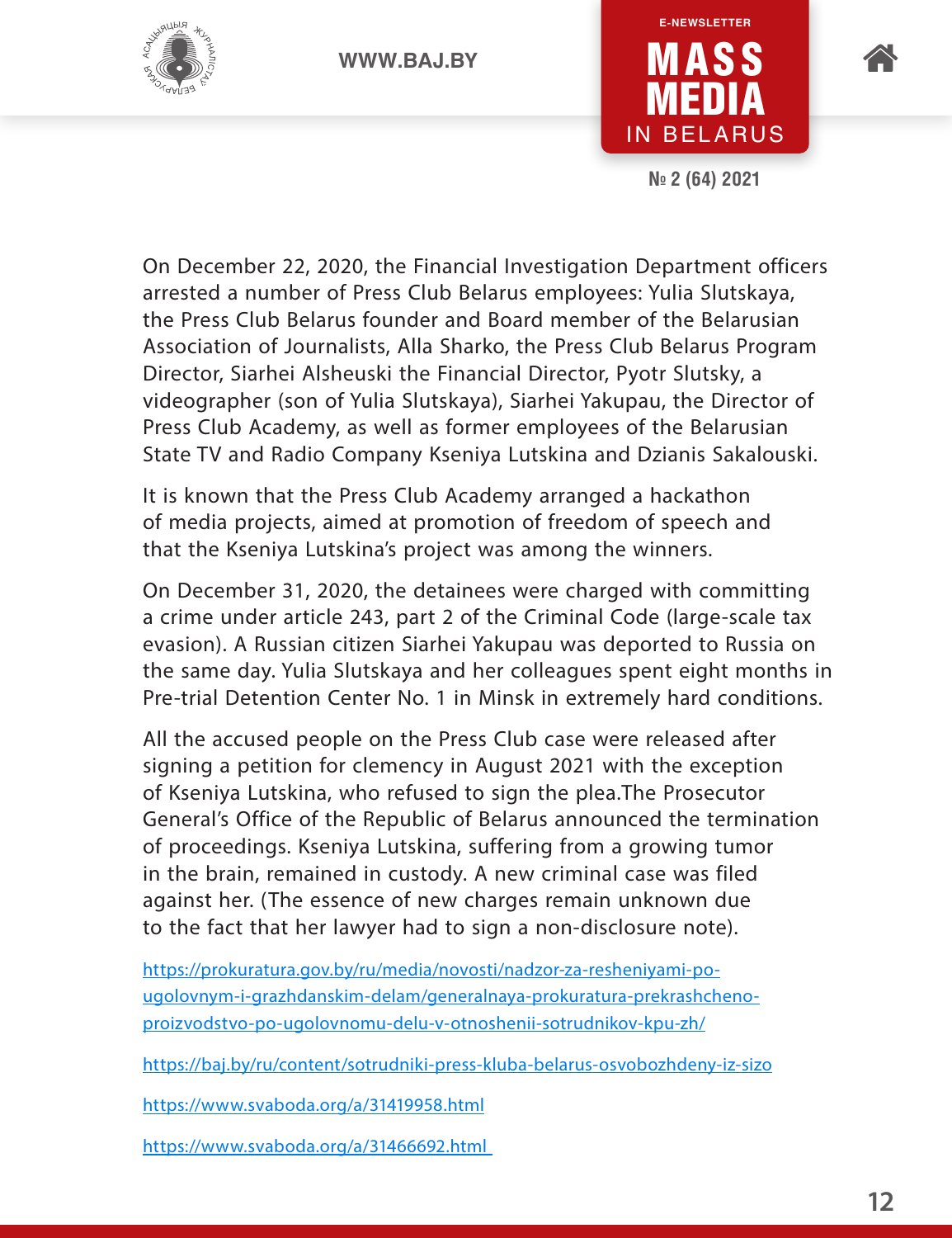



**№ 2 (64) 2021**

A media manager and founder of www.journalby.com on-line periodical edition Andrei Aliaksandrau as well as his partner Iryna Zlobina have been held in custody since January 12, 2021.



Consequently, both of them were charged with "funding the persons involved in riots and other protests" under article 342 of the Criminal Code (arrangement and preparation of events that grossly violate public order or active participation in them).

Shortly before the expiration of the maximum possible pre-trial detention term, Aliaksandr was

charged with high treason (article 356 of the Criminal Code). He can face up to 15 years in prison on these charges.

Following the arrest of Aliaksandrau's former colleagues at the BelaPAN News Agency, he was also recognized as a suspect under article 243 of the Criminal Code (tax and dues evasion) on August 31, 2021.

https://baj.by/ru/analytics/mesyac-za-reshetkoy-chtoizvestno-po-delu-andreya-aleksandrova

[https://baj.by/be/content/zhurnalistu-andreyu-aleksandrovu](https://baj.by/be/content/zhurnalistu-andreyu-aleksandrovu-predyavleno-obvinenie-v-izmene-gosudarstvu)[predyavleno-obvinenie-v-izmene-gosudarstvu](https://baj.by/be/content/zhurnalistu-andreyu-aleksandrovu-predyavleno-obvinenie-v-izmene-gosudarstvu)

[https://baj.by/be/content/mediamenedzhera-andreya-aleksandrova](https://baj.by/be/content/mediamenedzhera-andreya-aleksandrova-sdelali-podozrevaemym-i-v-uklonenii-ot-uplaty-nalogov)[sdelali-podozrevaemym-i-v-uklonenii-ot-uplaty-nalogov](https://baj.by/be/content/mediamenedzhera-andreya-aleksandrova-sdelali-podozrevaemym-i-v-uklonenii-ot-uplaty-nalogov)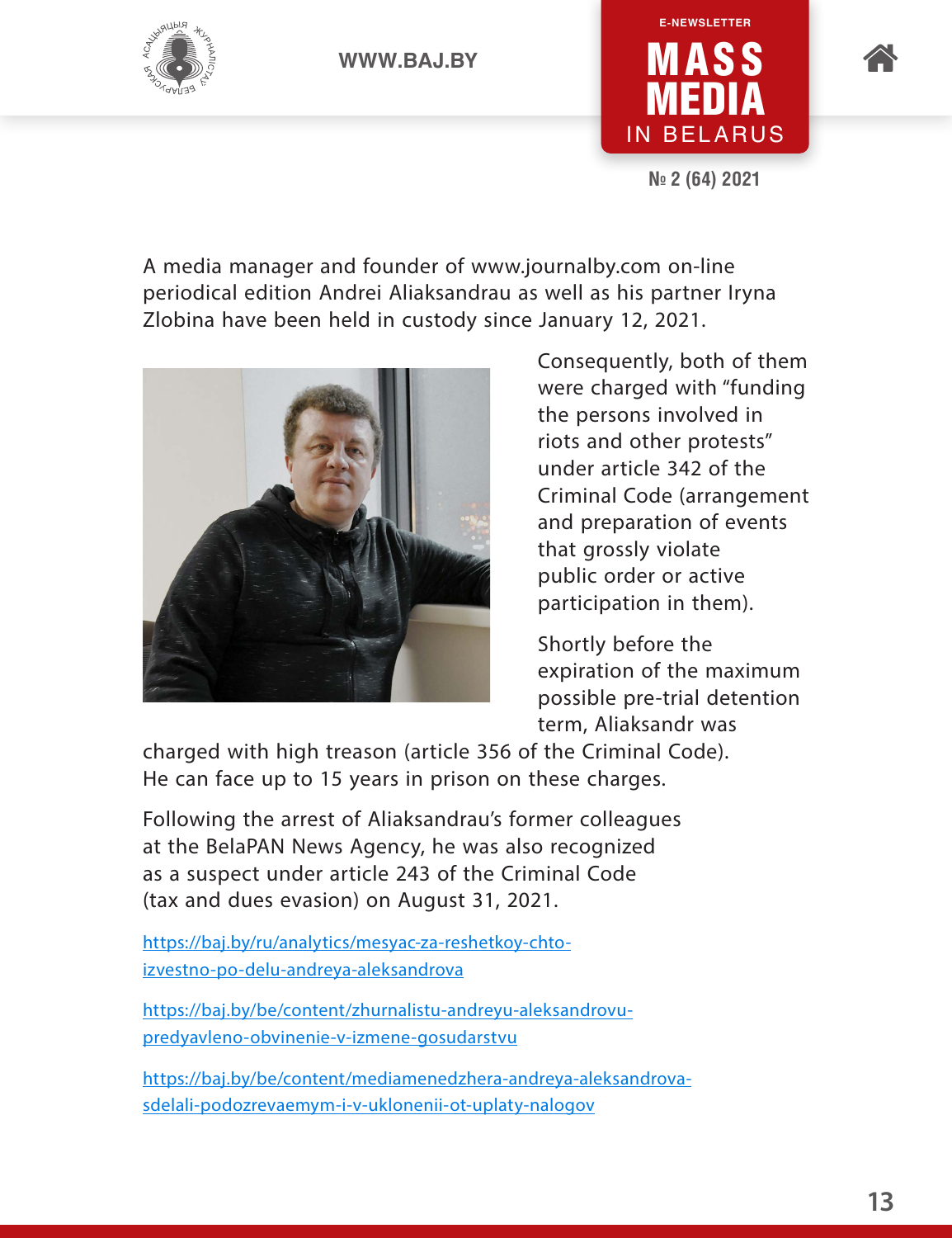





**№ 2 (64) 2021**

Dzianis Ivashyn, an investigative journalist was arrested on March 12, 2021 in Hrodna as a suspect in a criminal case under article 365 of the Criminal Code (interference in the activities of the internal affairs officer), which provides for a maximum sentence of three years in jail. D. Ivashyn worked for 'Novy Chas' newspaper at that time. He was also the author and editor of Belarusian service of InformNapalm Web-site.

His last article in 'Novy Chas' was about former employees of the 'Berkut' special forces (Ukraine), allegedly involved in violent actions against peaceful demonstrators in Kiev in 2014, who got a job in the Belarusian police. (The article was written with the use of data from open sources).

[https://novychas.by/hramadstva/dzjanisu-ivaszynu](https://novychas.by/hramadstva/dzjanisu-ivaszynu-prad-javili-dva-novyja-kryminaln)[prad-javili-dva-novyja-kryminaln](https://novychas.by/hramadstva/dzjanisu-ivaszynu-prad-javili-dva-novyja-kryminaln) 

A journalist of Polish origin Andrzej Poczobut from Hrodna, an employee of the Polish 'Gazeta Wyborcza' daily, as well as 'Nad Niemnem' newspaper is charged under article 130, part 3 of the Criminal Code (incitement to racial, ethnic, religious or other social hostility or hatred). He faces 5 to 12 years in jail.

The journalist was arrested alongside with several other members of the Union of Poles in Belarus on March 25, 2021. He suffered from COVID-19 in detention.

According to the official version, since 2018 they have held a series of illegal events with the participation of minors in Hrodna and other cities in the region "in honor of the participants of anti-Soviet bandit formations who acted during and after the Great Patriotic War, who committed robberies, murders of civilian population of Belarus, and destruction of property." It should be noted that these actions on the part of official authorities followed the dissemination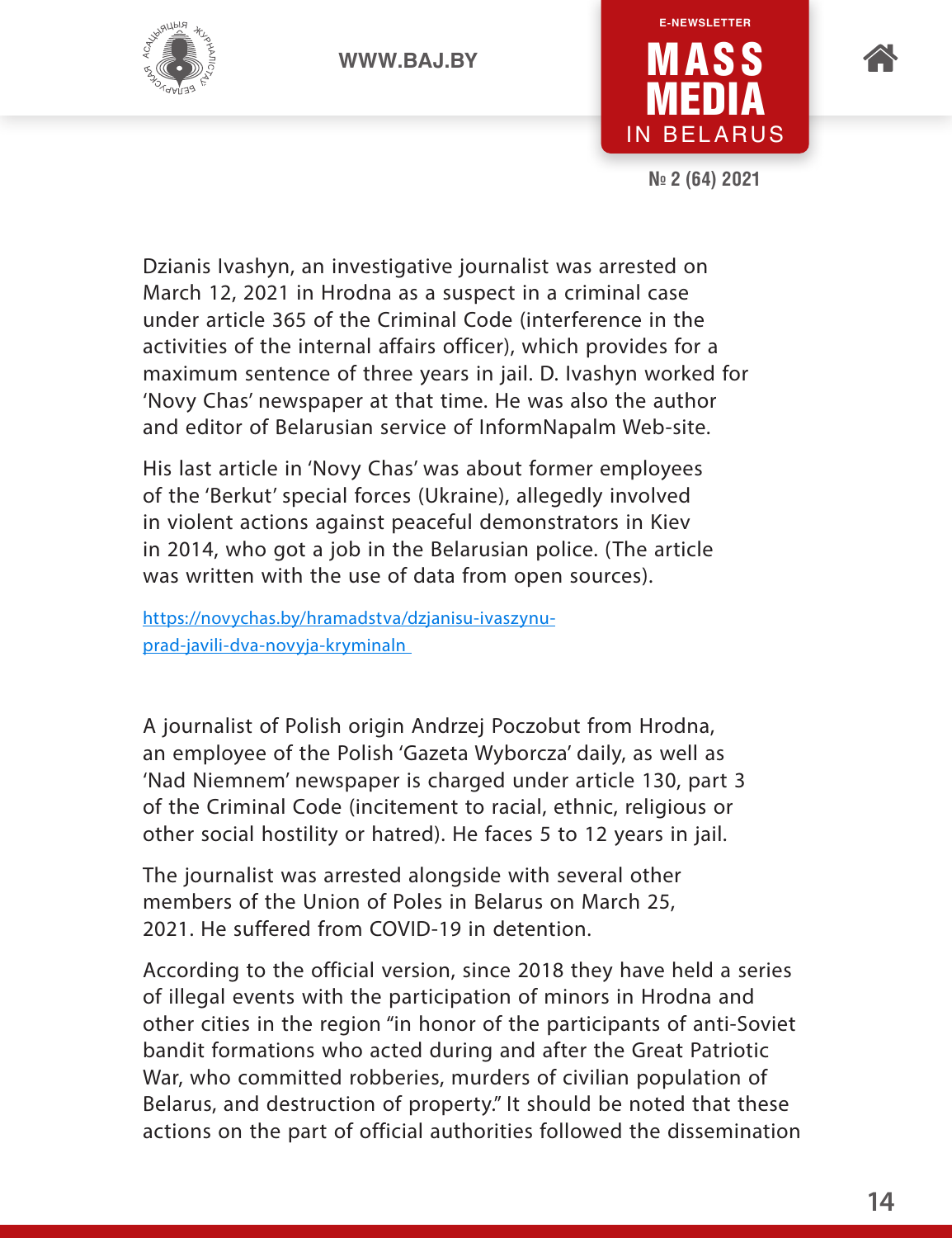





**№ 2 (64) 2021**

of anti-Polish propaganda on the state television. Poland was described as an aggressor, allegedly having territorial claims against the Republic of Belarus in the propagandist narrative.

[https://www.dw.com/ru/genprokuratura-belarusi-vozbudila](https://www.dw.com/ru/genprokuratura-belarusi-vozbudila-ugolovnoe-delo-protiv-glavy-spb-anzheliki-boris/a-56986015)[ugolovnoe-delo-protiv-glavy-spb-anzheliki-boris/a-56986015](https://www.dw.com/ru/genprokuratura-belarusi-vozbudila-ugolovnoe-delo-protiv-glavy-spb-anzheliki-boris/a-56986015)



On May 18, 2021, the Belarusian authorities launched an unprecedented attack on the leading independent information resource TUT.by. The Financial Investigation Department of Belarus filed a criminal case against its employees under article 243, part 2 of the Criminal Code for the alleged tax evasion that caused large-scale damages.

13 representatives of TUT.by and related companies were taken to custody: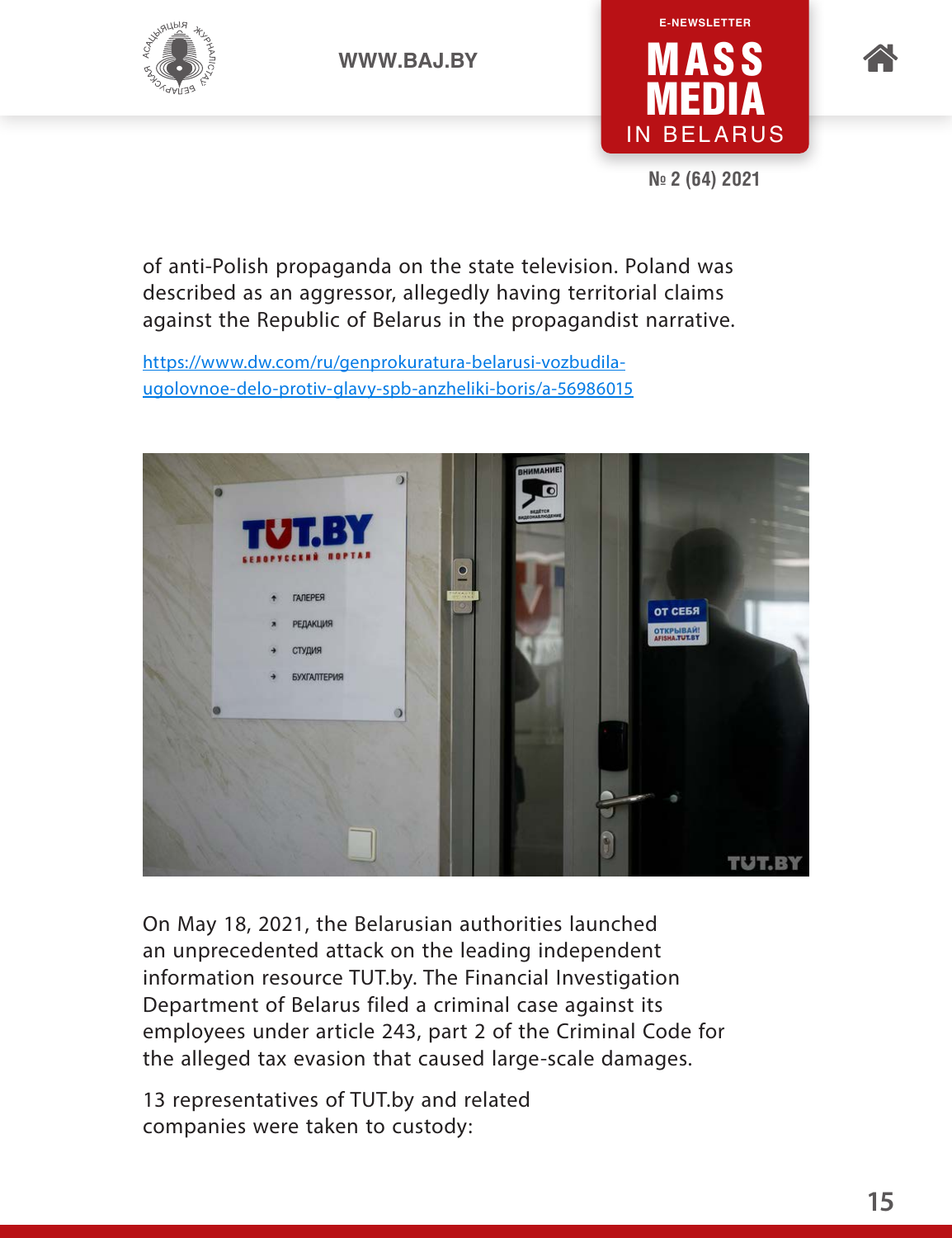



**№ 2 (64) 2021**

- Maryna Zolatava, Editor-in-chief;
- Ludmila Chekina, General Director;
- Anzhela Asa, Chief Accountant;
- Iryna Rybalka, Deputy Director;
- Ala Lapatka, Chief Engineer;
- Volha Loyka, Editor;
- Alena Talkachova, Journalist;
- Maryia Novik, Deputy Chief Accountant;
- Aliaksandr Daineka, General Director on Technical Issues;
- Andrei Audzieyeu, Manager;
- Siarhei Pavalishau, Director, Hoster.by (released from custody on September 1, but remains under investigation);
- Darya Danilava, General Director, RocketData; Katsiaryna Tkachenka (house arrest);
- Iryna Kastiuchenka, a former lawyer (house arrest).

[https://baj.by/ru/content/v-tutby-prishyol-dfr-idut](https://baj.by/ru/content/v-tutby-prishyol-dfr-idut-obyski-sayt-tutby-zablokirovan-obnovlyaetsya)[obyski-sayt-tutby-zablokirovan-obnovlyaetsya](https://baj.by/ru/content/v-tutby-prishyol-dfr-idut-obyski-sayt-tutby-zablokirovan-obnovlyaetsya)

[https://reform.by/254218-gendirektora-hoster-by](https://reform.by/254218-gendirektora-hoster-by-sergeja-povalisheva-vypustili-iz-sizo)[sergeja-povalisheva-vypustili-iz-sizo](https://reform.by/254218-gendirektora-hoster-by-sergeja-povalisheva-vypustili-iz-sizo)

On May 23, 2021, a blogger Raman Pratasievich was arrested as a result of the forced landing of a passenger jet, flying from Athens to Vilnius, by Belarusian authorities. His girlfriend Safiya Sapieha, a citizen of Russia, was detained together with him. The alleged explosion threat was named as a pretext for landing the plane. The BelTA state news agency reported that Aliaksandr Lukashenka personally gave the order to land the plane in Minsk and approved the use of the MiG-29 fighter to facilitate the landing.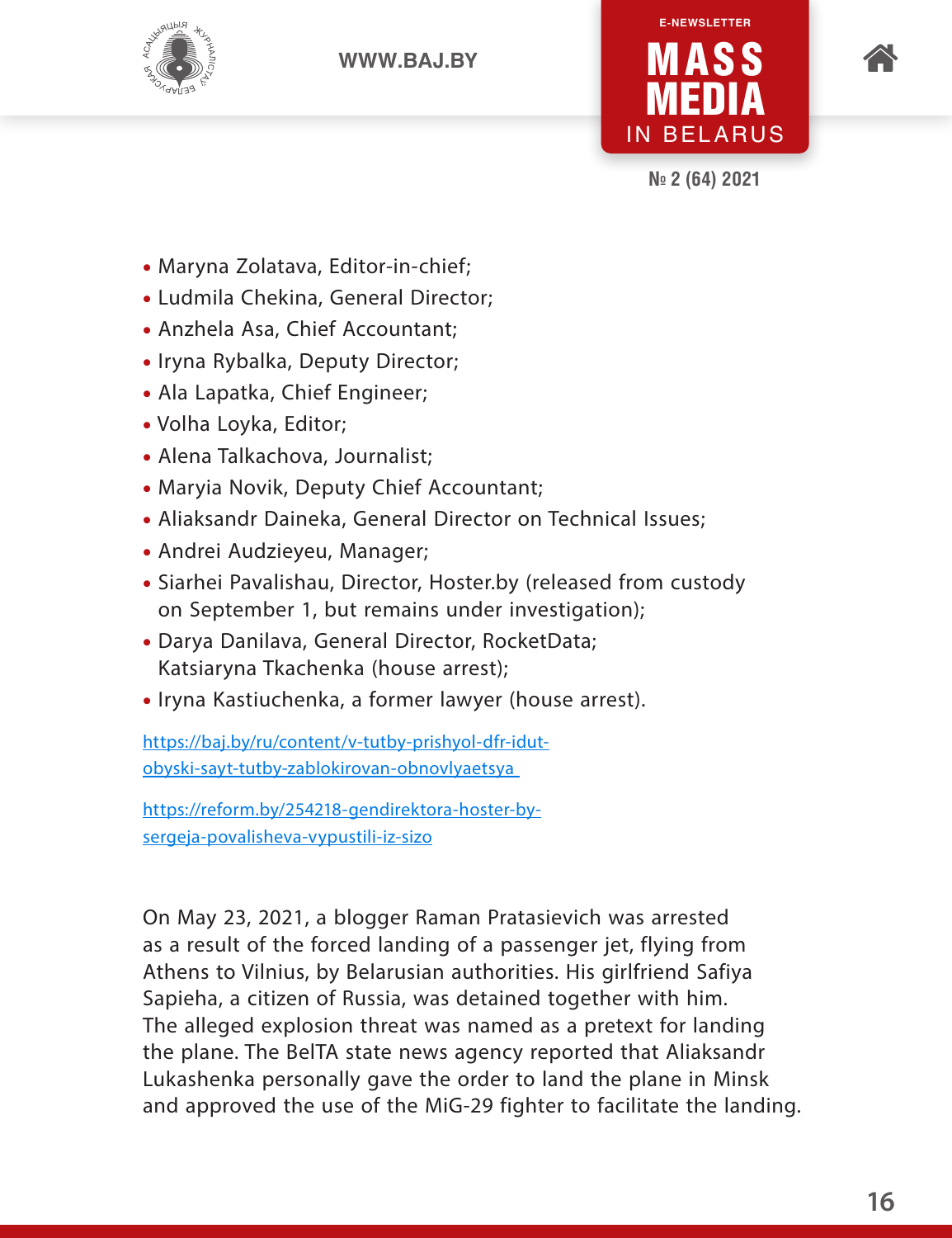





**№ 2 (64) 2021**

Raman Pratasievich used to be the Editor-in-chief of NEXTA Telegram Channel that played an important role for the citizens of Belarus during the Presidential election in 2020. At the time of his arrest, he was working



for another opposition Telegram channel, named 'Belarus of Head Brain', which had been previously edited by a blogger Ihar Losik.

Since 2019, Raman Pratasievich lived in Poland and Lithuania, subject to security threats in Belarus, since the Belarusian authorities stated that he had participated in 'Lukashenka. Criminal Materials' documentary film production, which was presented on the NEXTA YouTube channel.

In November 2020, the Investigative Committee of Belarus brought charges against him in connection with the events around the presidential elections on August 9, 2020. In particular, he was accused of organizing mass riots and group actions that grossly violated public order (articles 293 and 342 of the Criminal Code of Belarus). Also, he was charged with "incitement of social enmity on the basis of professional affiliation" in relation to civil servants and law enforcement officers through the Telegram channels, which were created and managed by him (article 130, part 3 of the Criminal Code). He was put on the international wanted list.

KGB included him into the List of organizations and individuals, dealing with terrorist activities then.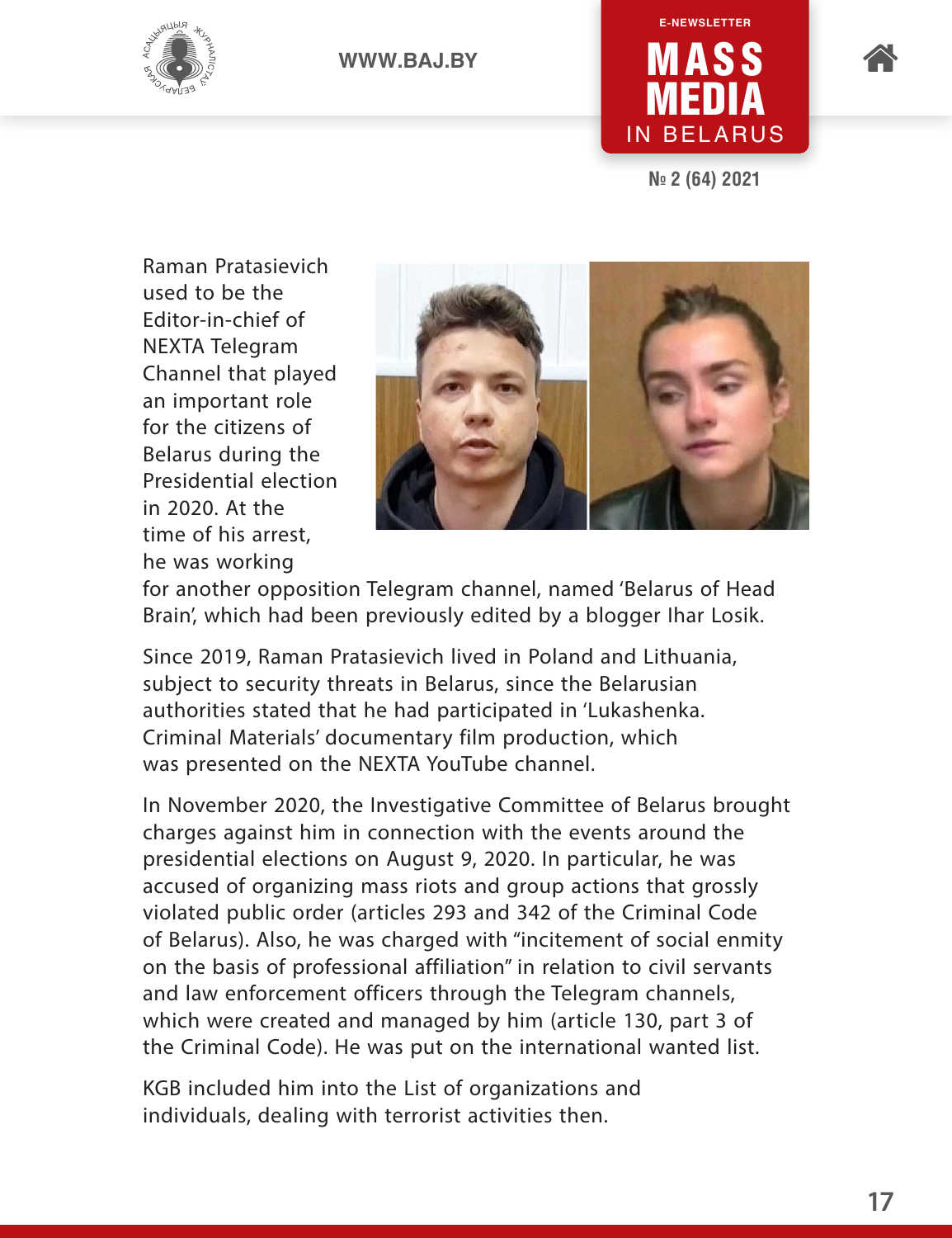

### MASS MEDIA IN BELARUS **E-NEWSLETTER**



**№ 2 (64) 2021**



Following the detention, Raman Pratasievich was taken to the pretrial isolation center. On June 14, 2021, the Ministry of Foreign Affairs arranged a briefing with the blogger, where he announced his voluntary cooperation with the legal investigation bodies.

At the end of June 2021, Raman Pratasievich and Safiya Sapieha were transferred to house arrest. He appeared on TV and Twitter on numerous occasions, showing remorse for his previous activities.

The arrest of the blogger as a result of the forced landing of a foreign jet by the Belarusian authorities caused an extremely wide response in the world, including the reaction of the UN Secretary General.

On May 24, 2021, the EU leadership decided to increase the sanctions pressure on the Belarusian regime, ordered to prohibit the Belarusian airlines from using the EU air space and urged the EU air carriers to avoid using the airspace of Belarus.

[https://eng.belta.by/president/view/lukashenko-orders-to-land](https://eng.belta.by/president/view/lukashenko-orders-to-land-ryanair-jet-in-minsk-after-bomb-alert-140132-2021/)[ryanair-jet-in-minsk-after-bomb-alert-140132-2021/](https://eng.belta.by/president/view/lukashenko-orders-to-land-ryanair-jet-in-minsk-after-bomb-alert-140132-2021/)

[https://www.sk.gov.by/ru/news-usk-gminsk-ru/view/usk-po](https://www.sk.gov.by/ru/news-usk-gminsk-ru/view/usk-po-gorodu-minsku-vyneseny-postanovlenija-o-privlechenii-v-kachestve-obvinjaemyx-stepana-putily-i-romana-9390/)[gorodu-minsku-vyneseny-postanovlenija-o-privlechenii-v](https://www.sk.gov.by/ru/news-usk-gminsk-ru/view/usk-po-gorodu-minsku-vyneseny-postanovlenija-o-privlechenii-v-kachestve-obvinjaemyx-stepana-putily-i-romana-9390/)[kachestve-obvinjaemyx-stepana-putily-i-romana-9390/](https://www.sk.gov.by/ru/news-usk-gminsk-ru/view/usk-po-gorodu-minsku-vyneseny-postanovlenija-o-privlechenii-v-kachestve-obvinjaemyx-stepana-putily-i-romana-9390/)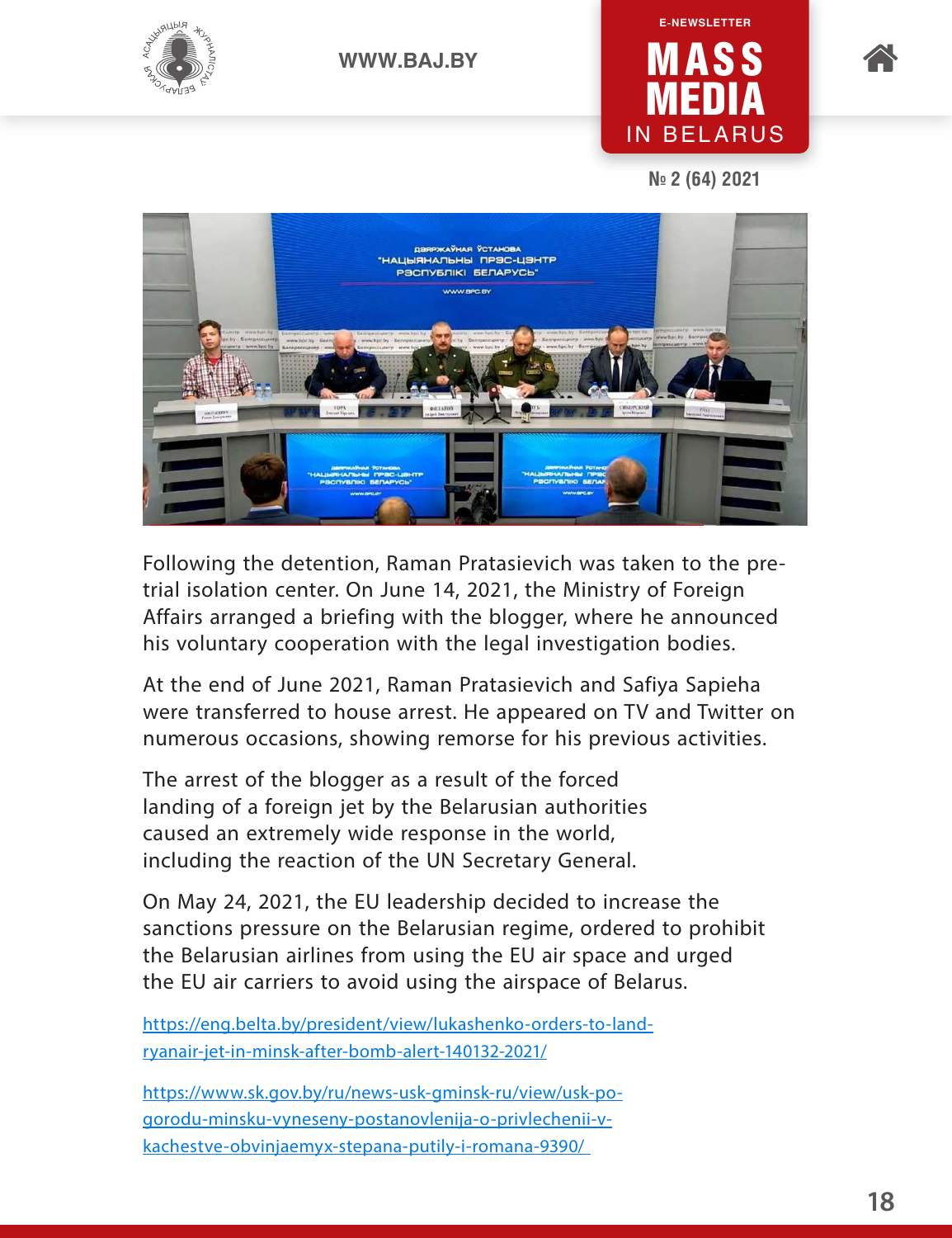





**№ 2 (64) 2021**

[https://baj.by/ru/content/zaderzhan-byvshiy-redaktor](https://baj.by/ru/content/zaderzhan-byvshiy-redaktor-populyarnogo-telegram-kanala-raman-protasevich)[populyarnogo-telegram-kanala-raman-protasevich](https://baj.by/ru/content/zaderzhan-byvshiy-redaktor-populyarnogo-telegram-kanala-raman-protasevich) 

[https://sk.gov.by/ru/news-usk-gminsk-ru/view/usk-po-gorodu](https://sk.gov.by/ru/news-usk-gminsk-ru/view/usk-po-gorodu-minsku-vyneseny-postanovlenija-o-privlechenii-v-kachestve-obvinjaemyx-stepana-putily-i-romana-9390/)[minsku-vyneseny-postanovlenija-o-privlechenii-v-kachestve](https://sk.gov.by/ru/news-usk-gminsk-ru/view/usk-po-gorodu-minsku-vyneseny-postanovlenija-o-privlechenii-v-kachestve-obvinjaemyx-stepana-putily-i-romana-9390/)[obvinjaemyx-stepana-putily-i-romana-9390/](https://sk.gov.by/ru/news-usk-gminsk-ru/view/usk-po-gorodu-minsku-vyneseny-postanovlenija-o-privlechenii-v-kachestve-obvinjaemyx-stepana-putily-i-romana-9390/)

[https://baj.by/ru/content/mid-provelo-brifing-s-uchastiem-romana](https://baj.by/ru/content/mid-provelo-brifing-s-uchastiem-romana-protasevicha-zayavil-chto-nikogo-ne-predaet-prosto)[protasevicha-zayavil-chto-nikogo-ne-predaet-prosto](https://baj.by/ru/content/mid-provelo-brifing-s-uchastiem-romana-protasevicha-zayavil-chto-nikogo-ne-predaet-prosto) 

[https://baj.by/ru/content/romana-protasevicha-i-sofyu](https://baj.by/ru/content/romana-protasevicha-i-sofyu-sapegu-pereveli-pod-domashniy-arest)[sapegu-pereveli-pod-domashniy-arest](https://baj.by/ru/content/romana-protasevicha-i-sofyu-sapegu-pereveli-pod-domashniy-arest)

<https://news.un.org/en/story/2021/05/1092642>

<https://news.un.org/en/story/2021/05/1092712>

[https://www.consilium.europa.eu/en/press/press-releases/2021/05/24/](https://www.consilium.europa.eu/en/press/press-releases/2021/05/24/european-council-conclusions-on-belarus-24-may-2021/) [european-council-conclusions-on-belarus-24-may-2021/](https://www.consilium.europa.eu/en/press/press-releases/2021/05/24/european-council-conclusions-on-belarus-24-may-2021/)

[https://naviny.online/new/20210913/1631512082-sk-v-dele](https://naviny.online/new/20210913/1631512082-sk-v-dele-protasevicha-palchisa-i-putilo-bolee-600-tomov)[protasevicha-palchisa-i-putilo-bolee-600-tomov](https://naviny.online/new/20210913/1631512082-sk-v-dele-protasevicha-palchisa-i-putilo-bolee-600-tomov)

Yahor Martsinovich, the 'Nasha Niva' online daily's Editor-inchief and Andrei Skurko, the Head of 'Nasha Niva' Advertising and Marketing Department were detained on July 8, 2021. Both of them were presented criminal charges for the alleged 'property damage without signs of embezzlement' in accordance with article 216, part 2 of the Criminal Code of Belarus.

Allegedly they paid utility bills for the office at the rate for housing.

[https://baj.by/be/content/galouny-redaktar-nashay-nivy-zastaecca](https://baj.by/be/content/galouny-redaktar-nashay-nivy-zastaecca-za-kratami-sledchyya-vyrashyli-zmyascic-yago-u-siza)[za-kratami-sledchyya-vyrashyli-zmyascic-yago-u-siza](https://baj.by/be/content/galouny-redaktar-nashay-nivy-zastaecca-za-kratami-sledchyya-vyrashyli-zmyascic-yago-u-siza) 

[https://baj.by/be/content/zatrymanym-supracounikam](https://baj.by/be/content/zatrymanym-supracounikam-nashay-nivy-pradyavili-abvinavachvanne)[nashay-nivy-pradyavili-abvinavachvanne](https://baj.by/be/content/zatrymanym-supracounikam-nashay-nivy-pradyavili-abvinavachvanne)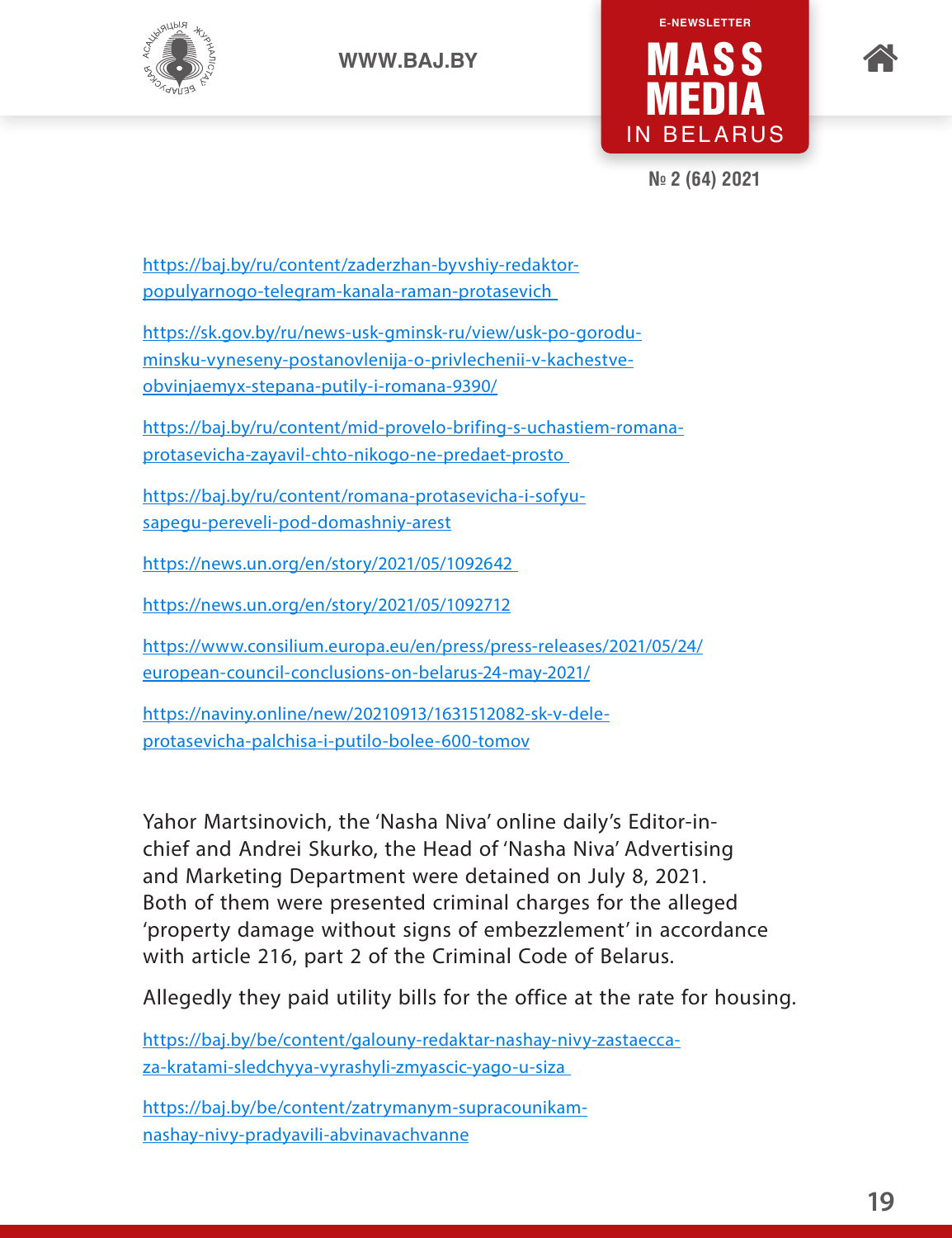



**№ 2 (64) 2021**

On July 9, 2021, Tribuna.by sports journalist Aliaksandr Ivulin was charged with arranging and preparing actions that grossly violate public order or active participation in them under part 1 of article 342 of the Criminal Code. He had already served a 30 day administrative arrest for the alleged presentation of a whitered-white banner in his window by that moment of time.

[https://by.tribuna.com/football/1098979900-ivulinu-predyavleno](https://by.tribuna.com/football/1098979900-ivulinu-predyavleno-obvinenie-po-342-j-state-v-techenie-dnya-budet-izb.html?sl=1)[obvinenie-po-342-j-state-v-techenie-dnya-budet-izb.html?sl=1](https://by.tribuna.com/football/1098979900-ivulinu-predyavleno-obvinenie-po-342-j-state-v-techenie-dnya-budet-izb.html?sl=1) 

Valeryia Kastsiuhova, a political scientist and editor of 'Belarusian Yearbook' was detained on June 30, 2021. She was presented charges of conspiracy to seize power (part 1 of article 357 of the Criminal Code) and fostering calls for the seizure of power (part 6 of article 16 and part 3 of article 361 of the Criminal Code). Her arrest was preceded by her speech on the air of 'European Radio for Belarus', where she answered questions



whether it is possible to achieve the release of political prisoners with sanctions and whether a split with the West would provoke a rapid deepening of integration between Belarus and Russia.

<https://www.currenttime.tv/a/obvinenie-kostyugova/31377931.html>

Iryna Leushyna, the Director of independent BelaPAN News Agency and its former Director Dzmitry Navazhylau were arrested on August 18, 2021. They were presented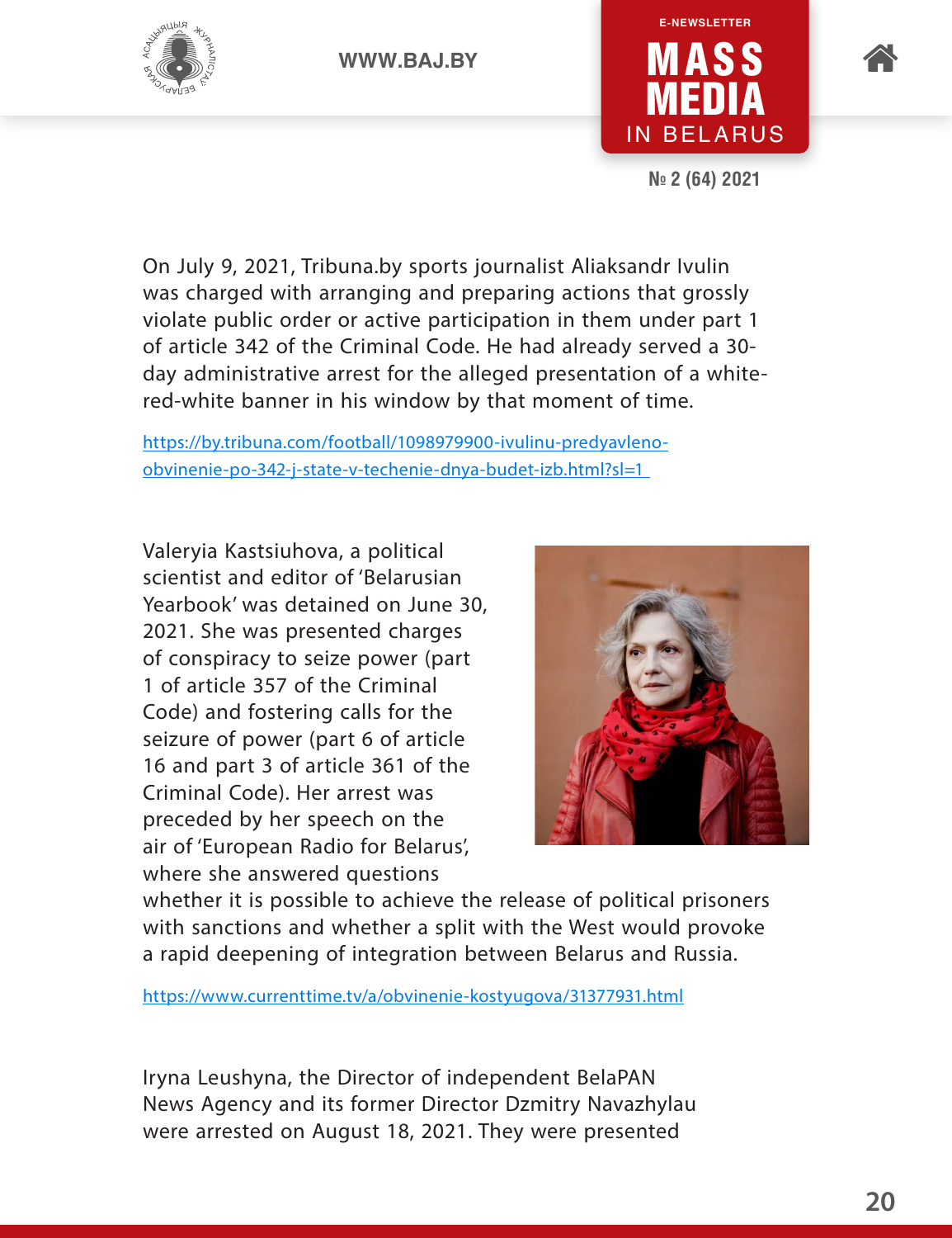





**№ 2 (64) 2021**

charges on article 243 part 2 of the Criminal Code of Belarus (tax evasion that caused large-scale damages).

[https://baj.by/be/content/sk-vozbudil-ugolovnoe-delo](https://baj.by/be/content/sk-vozbudil-ugolovnoe-delo-protiv-sotrudnikov-belapan-za-neuplatu-nalogov)[protiv-sotrudnikov-belapan-za-neuplatu-nalogov](https://baj.by/be/content/sk-vozbudil-ugolovnoe-delo-protiv-sotrudnikov-belapan-za-neuplatu-nalogov)

[https://baj.by/be/content/byvshemu-i-nyneshnemu](https://baj.by/be/content/byvshemu-i-nyneshnemu-direktoram-belapan-predyavili-obvineniya)[direktoram-belapan-predyavili-obvineniya](https://baj.by/be/content/byvshemu-i-nyneshnemu-direktoram-belapan-predyavili-obvineniya)

### **Hindering the Activity of Belarusian Association of Journalists (BAJ)**

The Belarusian Association of Journalists (BAJ) is a public association that has been operating since 1995. It has more than 1300 members all over Belarus. Its activity includes promotion of freedom of speech and ideas of independent journalism, monitoring of violations of journalists' rights and helping the victims of these violations in Belarus.

In connection to the rapidly aggravated situation with freedom of speech in Belarus since the beginning of Presidential election campaign 2020, the legitimate activity of BAJ on journalists' rights defense was hampered by the unlawful interference of official authorities.

The BAJ Web-site (www.baj.by) was blocked in the first group of Web-resources on the election day. The mobile hotline number for journalists was blocked as well.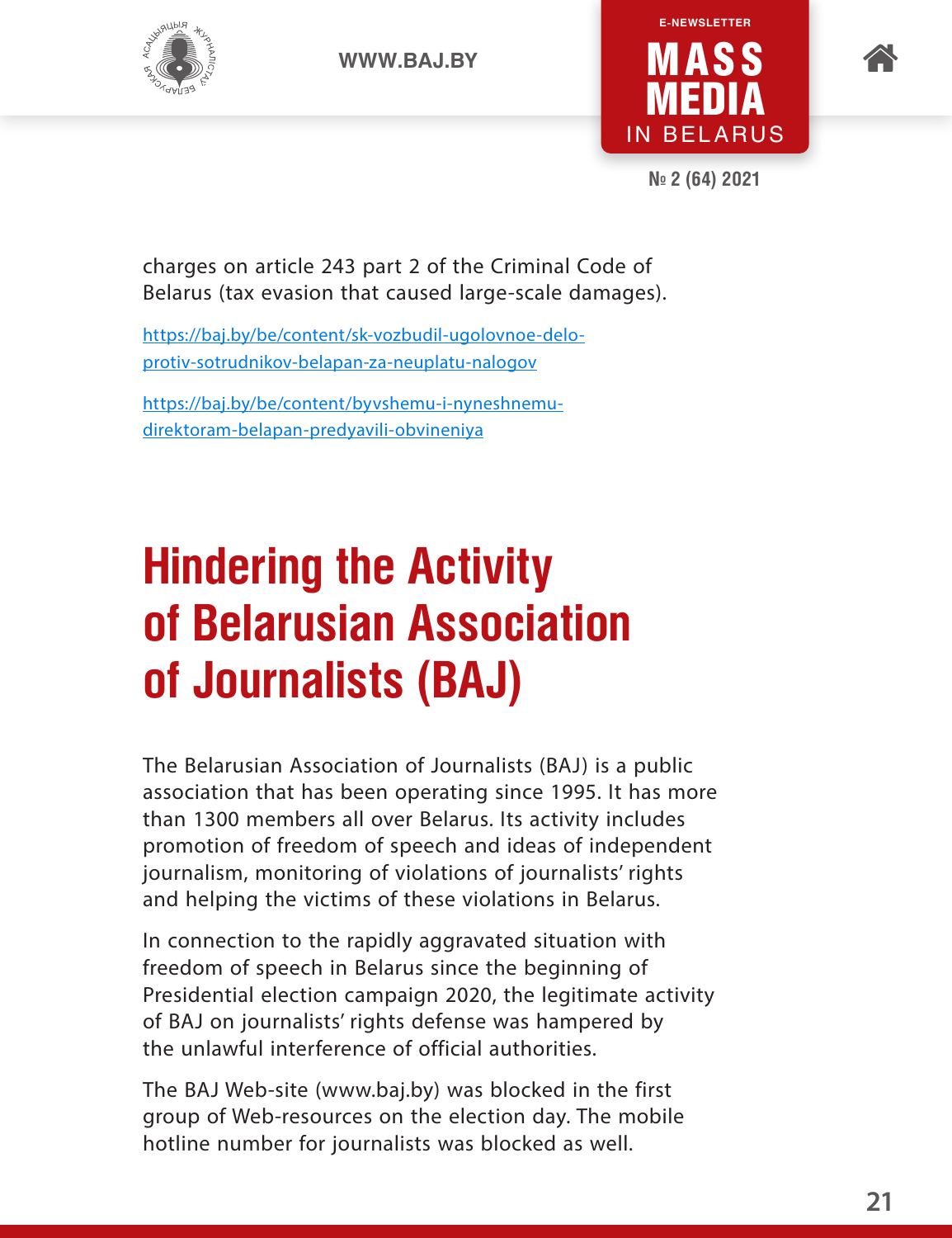



**№ 2 (64) 2021**



The Web-site couldn't be accessed by Belarusian Web-users within the period since August 9 till August 27, 2021, despite the absence of any formal decisions on restricting access to the Web-resource.

On February 16, 2021, the police conducted a search at the BAJ office in Minsk and seized documents and computer equipment. Consequently, the office premises were sealed. Also, police searches were conducted at several BAJ members' private apartments and houses in different parts of the country, including the apartments of BAJ Deputy Chairs Barys Haretski and Aleh Aheyeu.

The officers of Investigative Committee of Belarus explained that the operation was carried out within the framework of a preliminary investigation into the financing or arrangement of actions that grossly violate public order under article 342 of the Criminal Code of Belarus.

The BAJ office was sealed for almost a month after the search, and representatives of its leadership were summoned to the Investigative Committee for interrogation on several occasions.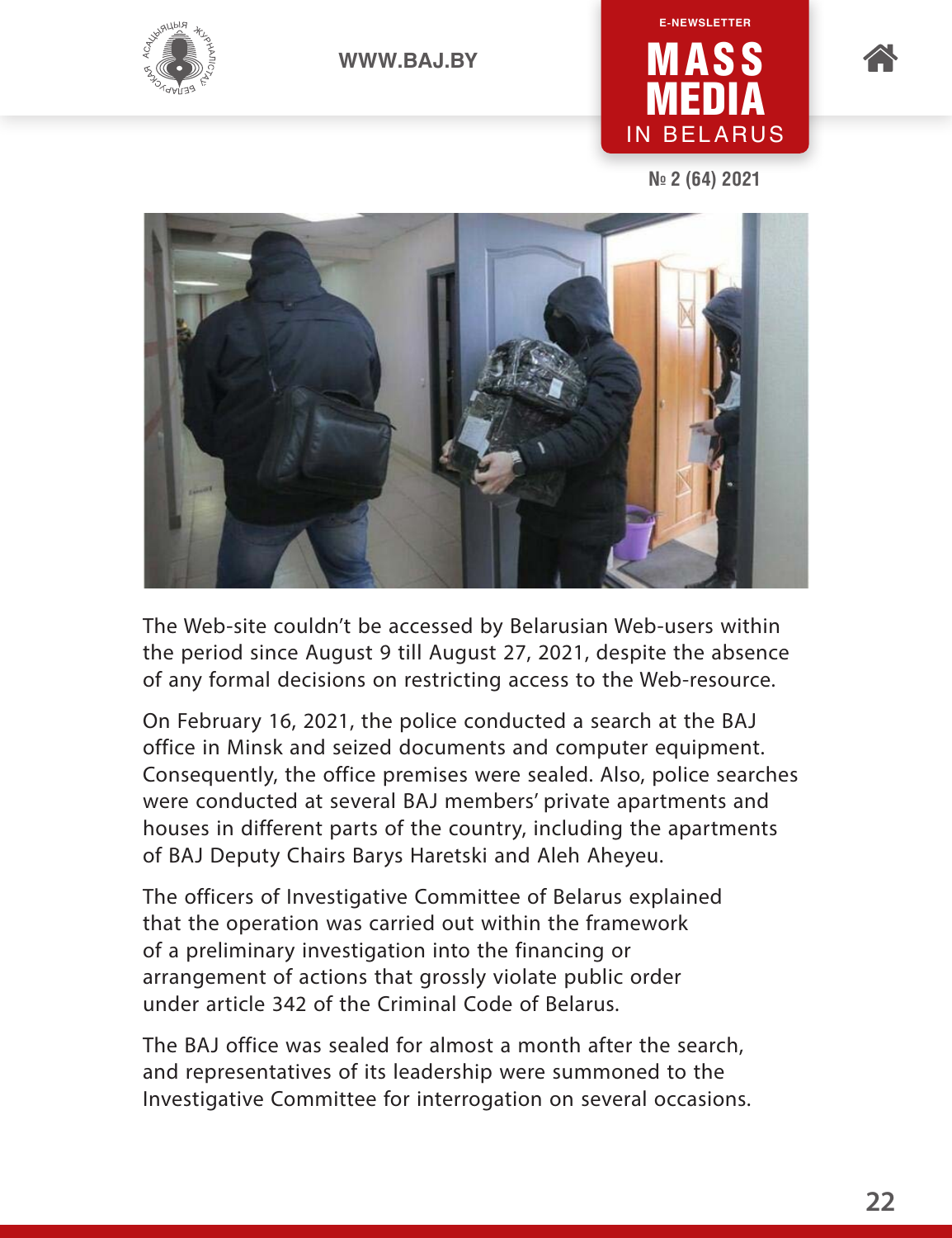



**№ 2 (64) 2021**

On June 21, 2021, the Ministry of Justice started to inspect the activities of the Belarusian Association of Journalists. According to the letter that was received on that day thousands of documents were required to be submitted for the period since January 1, 2018. It is noteworthy that the letter was dated June 9, 2021, but on June 21, 2021 only, i. e. on the last date when the numerous documents were asked to be submitted. The Ministry representative postponed the deadline till June 23, 2021. The BAJ representatives submitted to the Ministry of Justice all the requested documents, which they managed to collect.

On July 14, 2021, the law enforcement bodies conducted another search at the BAJ office in Minsk and sealed the premises once again. (The second search was performed in the absence of BAJ representatives.) The BAJ bank account was blocked. On the following day, a letter from the Ministry of Justice was received stating that the Deputy Minister Siarhei Kalinouski issued a warning to the Belarusian Association of Journalists in the written form on July 8, 2021. He claimed that some documents were not provided and the lease agreements of several BAJ branches had to be corrected.

It was required to eliminate the violations indicated in the warning within one day, i.e. by July 16, 2021. The BAJ leadership sent a letter to the Ministry of Justice with a request to postpone the deadline due to the lack of access to statutory documents, the seal and lease agreements subject to the fact that the BAJ office was sealed after the search.

However, on July 21, 2021, it became known that the Ministry of Justice had filed a claim with the Supreme Court of Belarus on liquidation of the Belarusian Association of Journalists in connection with the BAJ's alleged failure to take measures to eliminate violations of the law and the repeated violation of the law after the receipt of official warning in the written form.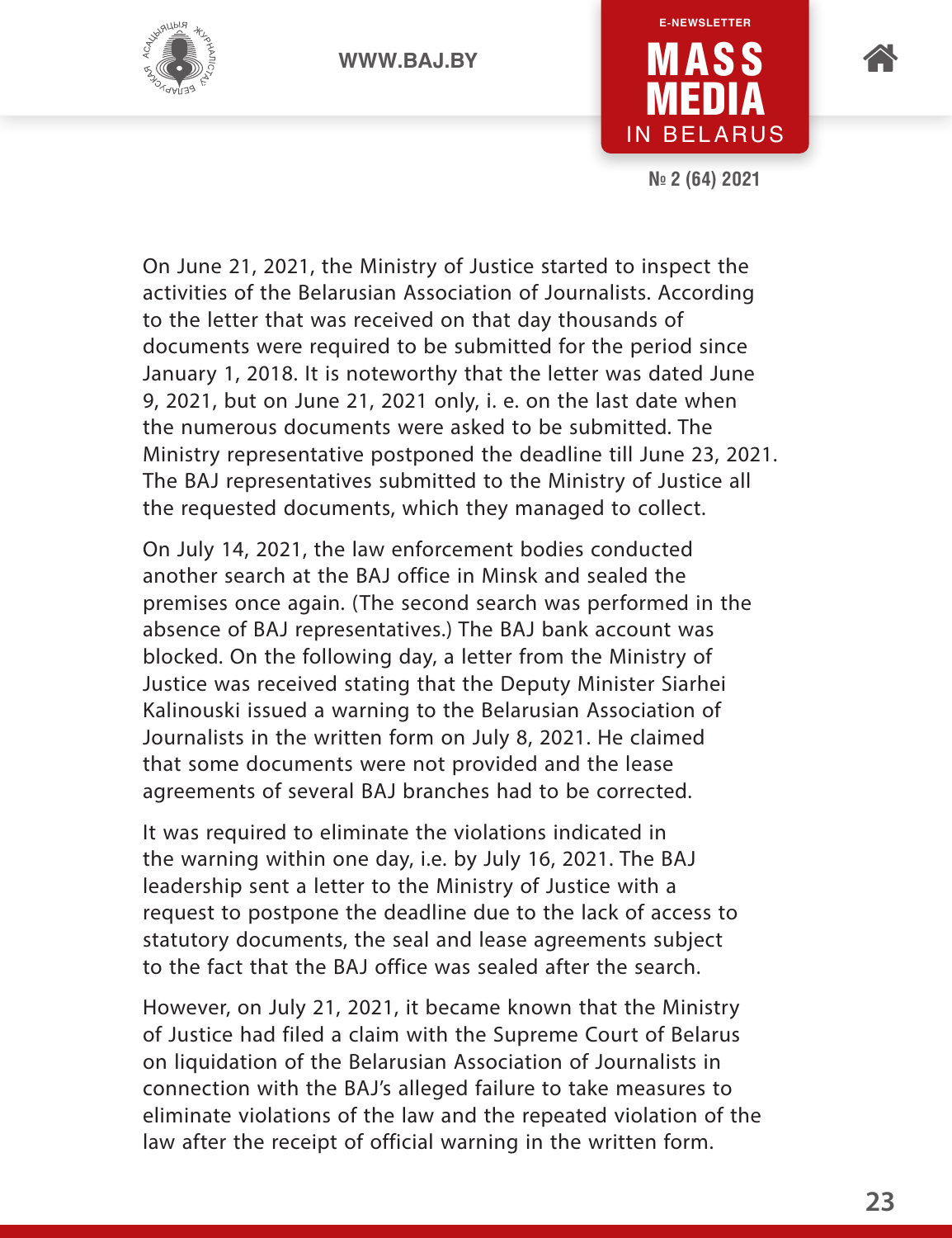





**№ 2 (64) 2021**

Inesa Lazavikova, the judge of the Supreme Court of Belarus satisfied the claim of the Ministry of Justice to liquidate the Belarusian Association of Journalists on August 27, 2021. It happened against the background of a large-scale attack on the independent press and non-governmental organizations in Belarus that had taken place since July 2021. The majority of BAJ officers had to leave the country, in order to be able to continue their work.

[https://baj.by/ru/analytics/vlasti-lishili-registracii-belorusskuyu](https://baj.by/ru/analytics/vlasti-lishili-registracii-belorusskuyu-associaciyu-zhurnalistov-hronika-dokumenty)[associaciyu-zhurnalistov-hronika-dokumenty](https://baj.by/ru/analytics/vlasti-lishili-registracii-belorusskuyu-associaciyu-zhurnalistov-hronika-dokumenty)